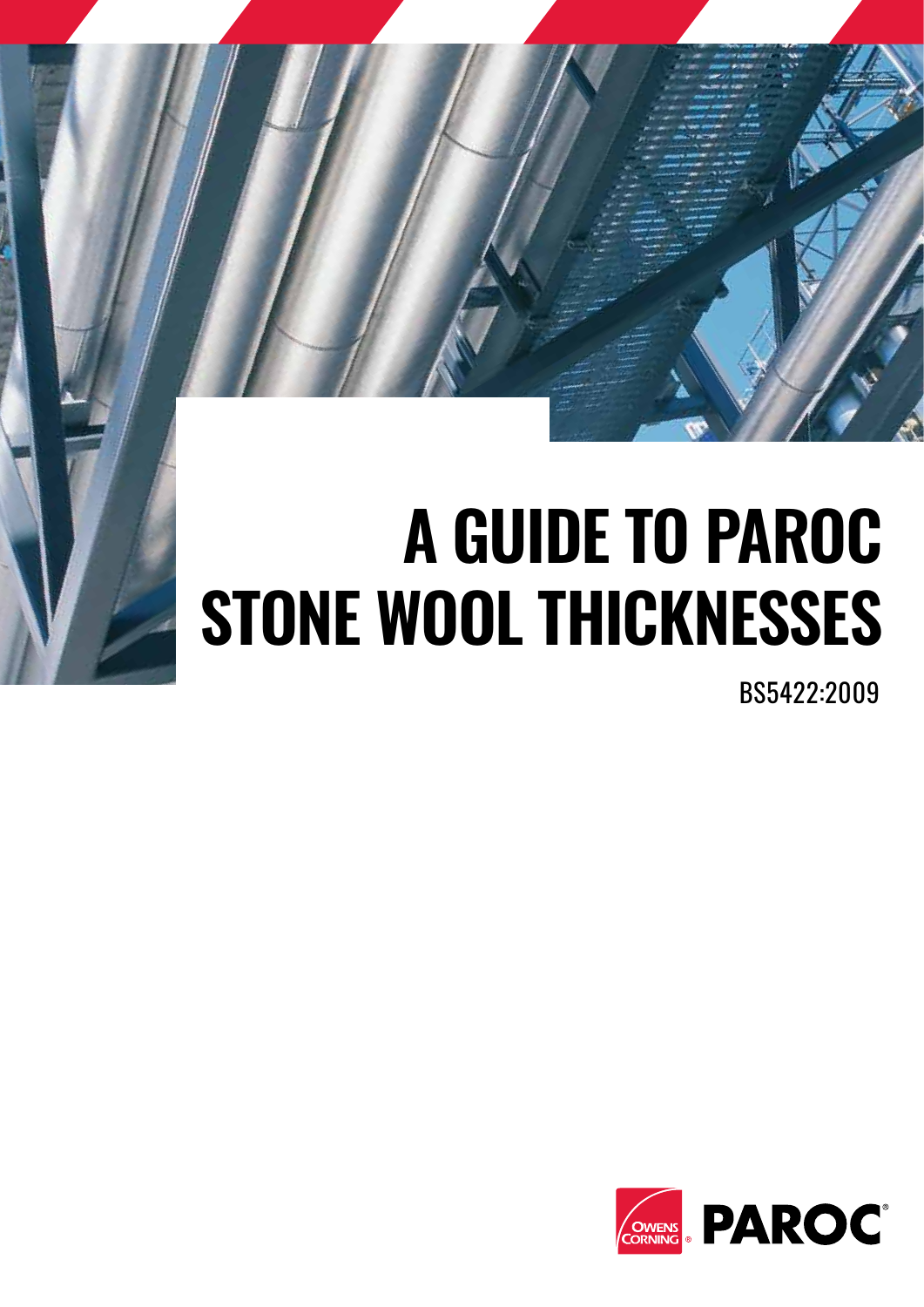### **CONTENTS**

| Emissivity of a Surface 3      |  |
|--------------------------------|--|
| Surface emissivity (ε) table 3 |  |

#### **Table 6**

Minimum insulation thickness for chilled and cold water steel pipes to control condensation on a high emissivity outer surface (0.9) with an ambient temperature of +25 °C and a relative humidity of 80% . . . . . . . . . . . . . . . . . . . . . . . . . . . . 4

#### **Table 8**

Minimum insulation thickness for chilled and cold water steel pipes to control condensation on a low emissivity outer surface (0.05) with an ambient temperature of +25 °C and a relative humidity of 80% . . . . . . . . . . . . . . . . . . . . . . . . . . . . 5

#### **Table 10**

| Indicative thickness of insulation for cooled and |  |
|---------------------------------------------------|--|
| chilled water systems to control heat gain -      |  |
|                                                   |  |

#### **Table 11**

| Indicative thickness of insulation for cooled and |  |
|---------------------------------------------------|--|
| chilled water systems to control heat gain -      |  |
|                                                   |  |

#### **Table 12**

Minimum insulation thickness for condensation control on ductwork carrying chilled air in ambient conditions: indoor still air temperature +25 °C, relative humidity 80%, dewpoint temperature 21.3 °C................................. 8

#### **Table 13**

| Indicative thickness of insulation for ductwork |  |
|-------------------------------------------------|--|
| carrying warm air to control heat loss9         |  |

#### **Table 14**

Indicative thickness of insulation for chilled and dual-purpose ducting to control heat transfer . . . . 9

#### **Table 15**

| Indicative thickness of insulation for non-domestic |
|-----------------------------------------------------|
| heating services to control heat loss - Low         |
| emissivity outer surfaces $e = 0.05$ 10             |

#### **Table 16**

| Indicative thickness of insulation for non-domestic |
|-----------------------------------------------------|
| heating services to control heat loss - High        |
|                                                     |

#### **Table 17**

Indicative thickness of insulation for non-domestic hot water service areas to control heat loss – Low emissivity outer surfaces  $e = 0.05$ ........12

#### **Table 18**

Indicative thickness of insulation for non-domestic hot water service areas to control heat loss – High emissivity outer surfaces  $e = 0.9$  ........13

#### **Table 19**

| Indicative thickness of insulation for domestic |  |
|-------------------------------------------------|--|
| hot water systems having low emissivity outer   |  |
|                                                 |  |

#### **Table 20**

| Indicative thickness of insulation for domestic                               |  |
|-------------------------------------------------------------------------------|--|
| hot water systems having high emissivity outer                                |  |
| surfaces $e = 0.9 \ldots \ldots \ldots \ldots \ldots \ldots \ldots \ldots 14$ |  |

#### **Table 21**

Minimum insulation thickness for process pipework and equipment to control heat loss . . 15

#### **Table 22**

Minimum insulation thickness to control the surface temperature of a non-metallic surface with a surface emissivity of 0.9 and design cold face temperature of 59 °C . . . . . . . . . . . . . . . . . . . 16

#### **Table 23**

Minimum insulation thickness to control the surface temperature of a metallic surface with a surface emissivity of 0.05 and design cold face temperature of 50 °C . . . . . . . . . . . . . . . . . . . . . . . 17

#### **Table 24**

Minimum insulation thickness to control the surface temperature of a non-metallic surface with a surface emissivity of 0.90 and design cold face temperature of 50 °C . . . . . . . . . . . . . . 18

#### **Table 25**

| Heat loss from bare surfaces calculated in |  |
|--------------------------------------------|--|
| accordance with BS EN ISO 12241:1998       |  |
|                                            |  |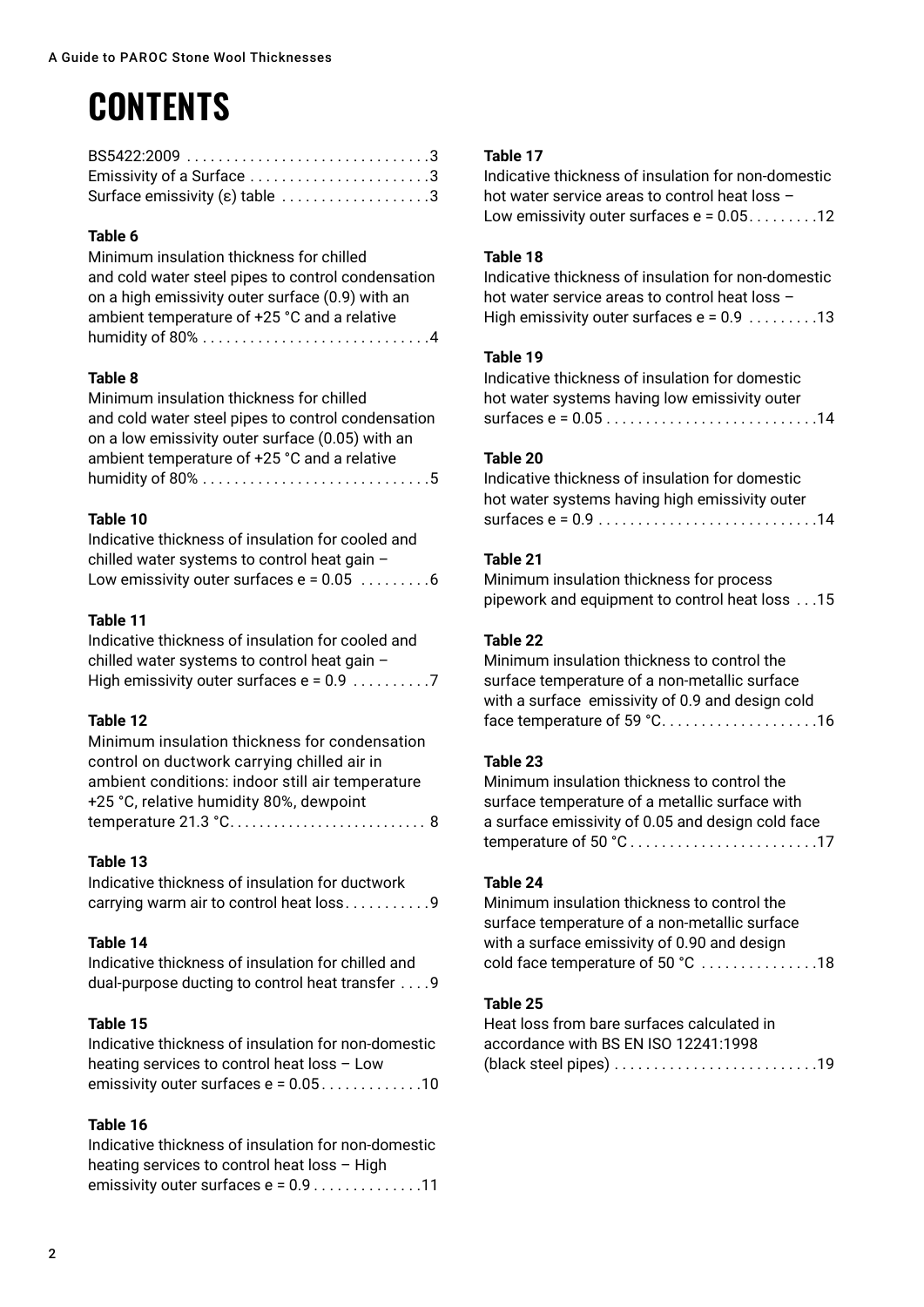### **BS5422:2009**

BS5422:2009: "Method for specifying thermal insulating materials for pipes, tanks, vessels, ductwork & equipment operating within temperature range minus 40 °C to plus 700 °C."

BS5422:2009 was issued in January 2009 to replace the previous version of the standard issued in 2001. The latest version of the standard shows some changes to the previous version, the insulation thicknesses shown in the various tables which now reflect more the "practical limits" for the applications given. The 2009 version of this standard is now more relevant to H&V and Process Plant insulation work carried out in the UK and is in accordance with the Part L of Building Regulations (England /Wales & Northern Ireland) – Domestic & Non-domestic Heating, Cooling & Ventilation Guide.

Pipe-work insulated with the appropriate insulation thicknesses shown in this standard is eligible for consideration under the ECA (Enhanced Capital Allowances) Scheme.

The standard itself is intended to cover a range of thermal insulating materials that can be used in these applications. This particular booklet shows the prescribed thicknesses of Paroc Stone Wool Insulation that Paroc Stone Wool Insulation that should be used to conform to this standard.

It should be recognised that BS5422 is not a prescriptive document and there may be several reasons why insulation of such equipment as described above is required. The criteria involved in any particular case may not conform exactly to those shown in the tables and specifiers should take care to interpret the information accordingly. Please refer to our "Multi-Layer Pipe Section Solutions" guide for more information when fitting more than a single layer of pipe section insulation (available on www.paroc.co.uk).

#### **Emissivity of a Surface**

The surface in question is that of the material which is used to cover the insulation at the time of installation. Some insulation products may require no additional covering in which case the surface emissivity is that of the insulation or its "as supplied" covering (eg Aluminium foil).

Emissivity is a dimension-less number & is defined as the ratio of energy radiated from a material's surface to that radiated from a "blackbody" (a perfect emitter with e value = 1) under the same conditions. The emissivity depends not only on the material itself but the nature of the surface (smooth or rough, clean or oxidised (if a metal) – for example). It is also somewhat temperature dependent. It is necessary to have some information of surface emissivity when doing Heat Transfer Calculations.

In general terms, typically clean metallic surfaces have low emissivity (e) values and are lower the more polished the surface. Other surface materials – eg cloths, plastics will typically have higher e values.

For any particular combination of pipe size, operating temperature & ambient conditions, a low emissivity surface will result in a higher surface temperature than if a high emissivity covering was used. This difference in surface temperature can be significant. On the other hand the difference in the actual heat loss is not so dependent on this surface emissivity. It can be slightly reduced when a low emissivity surface is used but the heat loss itself is much more dependent on the "thermal resistance" of the insulating layer.

#### **Surface emissivity (ε) table**

| Aluminium, bright                          | 0.05  |
|--------------------------------------------|-------|
| Aluminium, oxidized                        | 0.13  |
| Aluminium foil, bright reinforced          | 0.05  |
| Aluminium foil, polyester faced reinforced | 0.40  |
| Alu-zinc                                   | 0.18  |
| Austenitic steel                           | 0.15  |
| Brass, dull tarnished                      | 0.61  |
| Brass, unoxidized                          | 0.035 |
| Cast iron (and iron)                       | 0.35  |
| Cast iron, rusted and oxidized             | 0.65  |
| Chrome, polished                           | 0.10  |
| Cloth                                      | 0.90  |
| Copper, commercial scoured to a shine      | 0.07  |
| Copper, oxidized                           | 0.70  |
| Copper, polished                           | 0.02  |
| Fire brick                                 | 0.75  |
| Galvanised steel, blank                    | 0.26  |
| Galvanised steel, dusty                    | 0.44  |
| Paint, black                               | 0.95  |
| Paint, other colours                       | 0.90  |
| Paint, white                               | 0.85  |
| Paint, aluminium weathered                 | 0.55  |
| Paint, aluminium new                       | 0.30  |
| Roofing felt                               | 0.94  |
| Rubber black                               | 0.95  |
| Rubber, grey                               | 0.85  |
| Steel                                      | 0.35  |
| Steel, black painted                       | 0.90  |
| Steel, oxidized                            | 0.80  |
| White lacquer                              | 0.95  |

*Note 1: The above values provide a useful guide to surface emissivity. However, it should be noted that the emissivity of a material varies with temperature and surface finishes. Therefore, the precise emissivity should be ascertained where a high degree of accuracy is required.*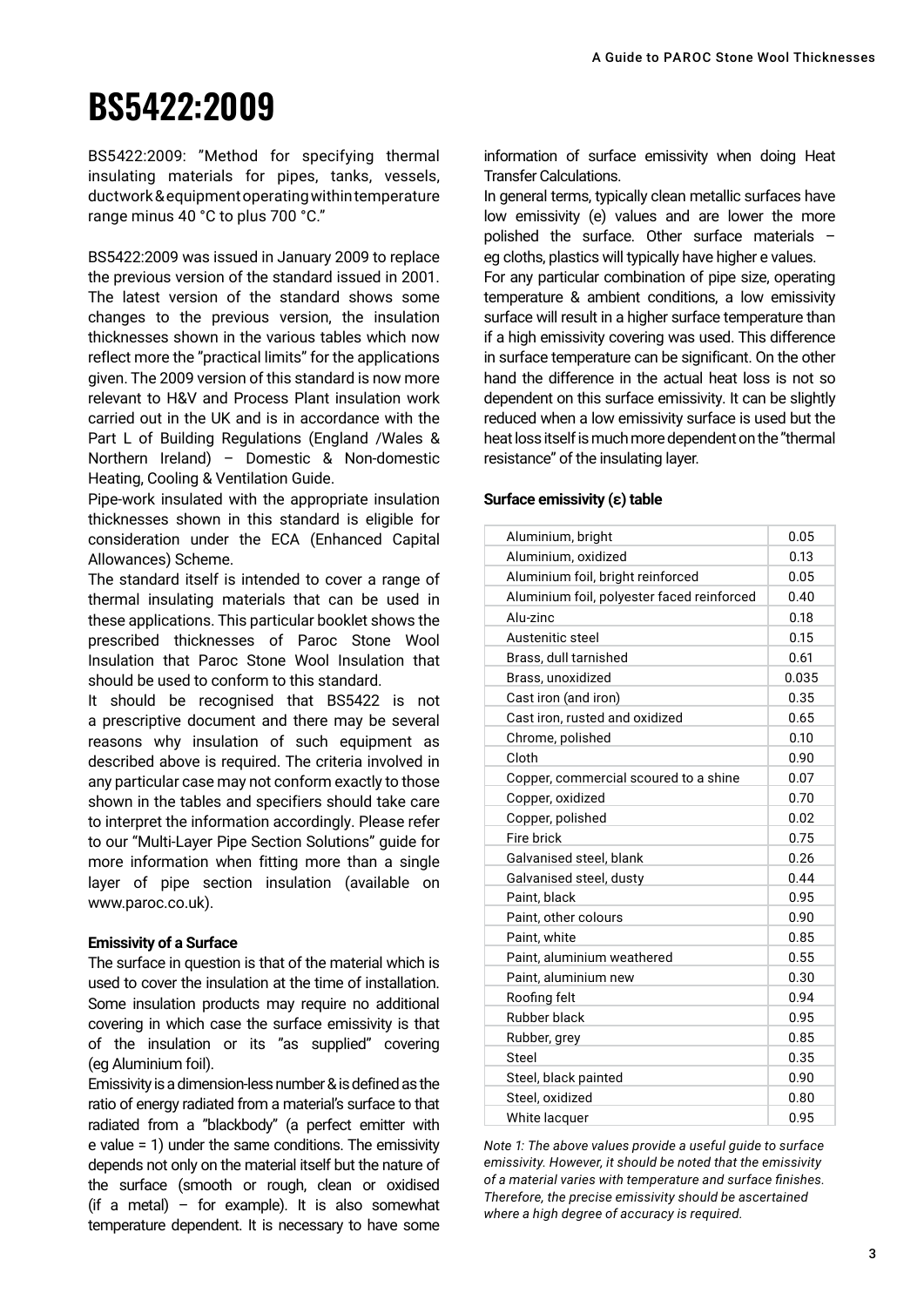# **TABLE 6 ACC. BS5422:2009**

Minimum insulation thickness for chilled and cold water steel pipes to control condensation on a high emissivity outer surface (0.9) with an ambient temperature of +25 °C and a relative humidity of 80%

#### **PAROC Hvac Section PAROC Pro Section 100**

| Outside diameter                     | Temperature of the content (°C) |                |              |
|--------------------------------------|---------------------------------|----------------|--------------|
| of steel pipe<br>on which insulation | 10                              | $\overline{5}$ | $\mathbf{0}$ |
| has been based (mm)                  | Thickness of insulation (mm)    |                |              |
| 17,2                                 | $20\,$                          | $20\,$         | 20           |
| 21,3                                 | 20                              | 20             | 20           |
| 26,9                                 | 20                              | 20             | 20           |
| 33,7                                 | 20                              | 20             | 20           |
| 42,4                                 | $20\,$                          | 20             | 20           |
| 48,3                                 | 20                              | 20             | 25           |
| 60,3                                 | 20                              | 20             | 25           |
| 76,1                                 | $20\,$                          | 20             | 25           |
| 88,9                                 | 20                              | 20             | 25           |
| 114,3                                | 25                              | 25             | 30           |
| 139,7                                | 25                              | 25             | 30           |
| 168,3                                | 25                              | 25             | 30           |
| 219,1                                | $30\,$                          | 30             | $30\,$       |
| 273,0                                | 30                              | 30             | 30           |
| 323,9                                | 30                              | 30             | 30           |
| 355,6                                | 30                              | 30             | 30           |
| 406,4                                | 30                              | 30             | 30           |
| 457,0                                | 30                              | 30             | $30\,$       |
| 508,0                                | $30\,$                          | 30             | $30\,$       |
| 610,0                                | 40                              | 40             | 40           |

- *NOTE 1: Thicknesses given are calculated specifically against the criteria noted in the table. These thicknesses may not satisfy other design requirements. In situations where the ambient air temperature is greater than 25 °C and/or the relative humidity exceeds 80%, these thicknesses will not be sufficient to control condensation.*
- *NOTE 2: Actual thickness required may be lower than shown in table, however the thickness shown is the nearest practically available thickness for that pipe size.*

*NOTE 3: Thicknesses can be interpolated for copper pipe sizes, and if necessary verified with Technical Support.*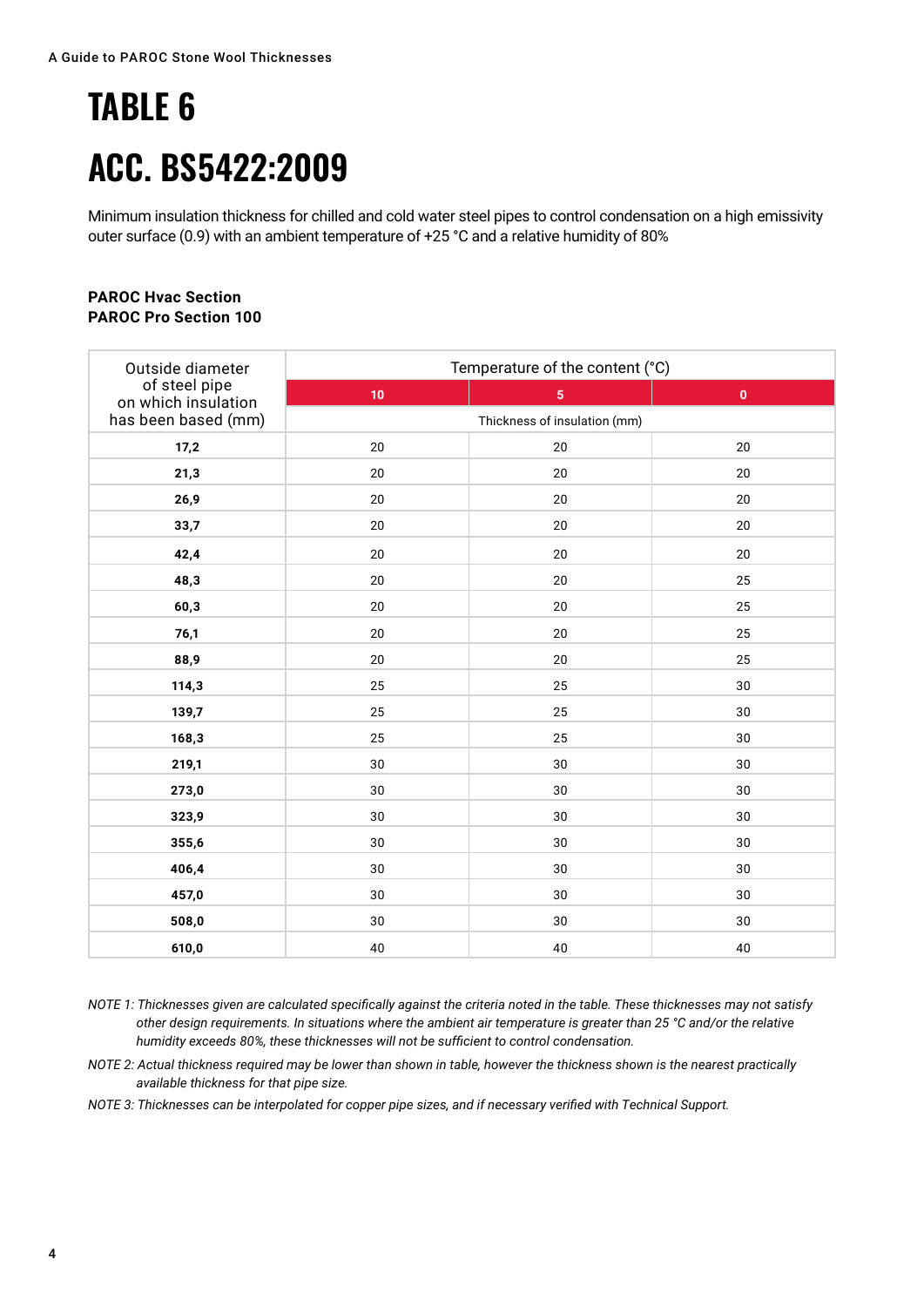## **TABLE 8 ACC. BS5422:2009**

Minimum insulation thickness for chilled and cold water steel pipes to control condensation on a low emissivity outer surface (0.05) with an ambient temperature of +25 °C and a relative humidity of 80%

#### **PAROC Hvac Section PAROC Pro Section 100**

| Outside diameter                     | Temperature of the content (°C) |                |           |
|--------------------------------------|---------------------------------|----------------|-----------|
| of steel pipe<br>on which insulation | 10                              | 5 <sub>5</sub> | $\pmb{0}$ |
| has been based (mm)                  | Thickness of insulation (mm)    |                |           |
| 17,2                                 | 20                              | $30\,$         | 30        |
| 21,3                                 | 20                              | 30             | 40        |
| 26,9                                 | 25                              | 30             | 40        |
| 33,7                                 | 25                              | 30             | 40        |
| 42,4                                 | 30                              | 40             | 40        |
| 48,3                                 | 30                              | 40             | 50        |
| 60,3                                 | 30                              | 40             | 50        |
| 76,1                                 | 30                              | 40             | 50        |
| 88,9                                 | 30                              | 40             | 50        |
| 114,3                                | 40                              | 50             | 60        |
| 139,7                                | 40                              | 50             | 60        |
| 168,3                                | 40                              | 50             | 60        |
| 219,1                                | 40                              | 60             | 70        |
| 273,0                                | 40                              | 60             | 70        |
| 323,9                                | 50                              | 60             | 80        |
| 355,6                                | 50                              | 70             | 80        |
| 406,4                                | 50                              | 70             | 80        |
| 457,0                                | 50                              | $70\,$         | $90\,$    |
| 508,0                                | 50                              | 70             | 90        |
| 610,0                                | 60                              | $70\,$         | 90        |

- *NOTE 1: Thicknesses given are calculated specifically against the criteria noted in the table. These thicknesses may not satisfy other design requirements. In situations where the ambient air temperature is greater than 25 °C and/or the relative humidity exceeds 80%, these thicknesses will not be sufficient to control condensation.*
- *NOTE 2: Actual thickness required may be lower than shown in table, however the thickness shown is the nearest practically available thickness for that pipe size.*

*NOTE 3: Thicknesses can be interpolated for copper pipe sizes, and if necessary verified with Technical Support.*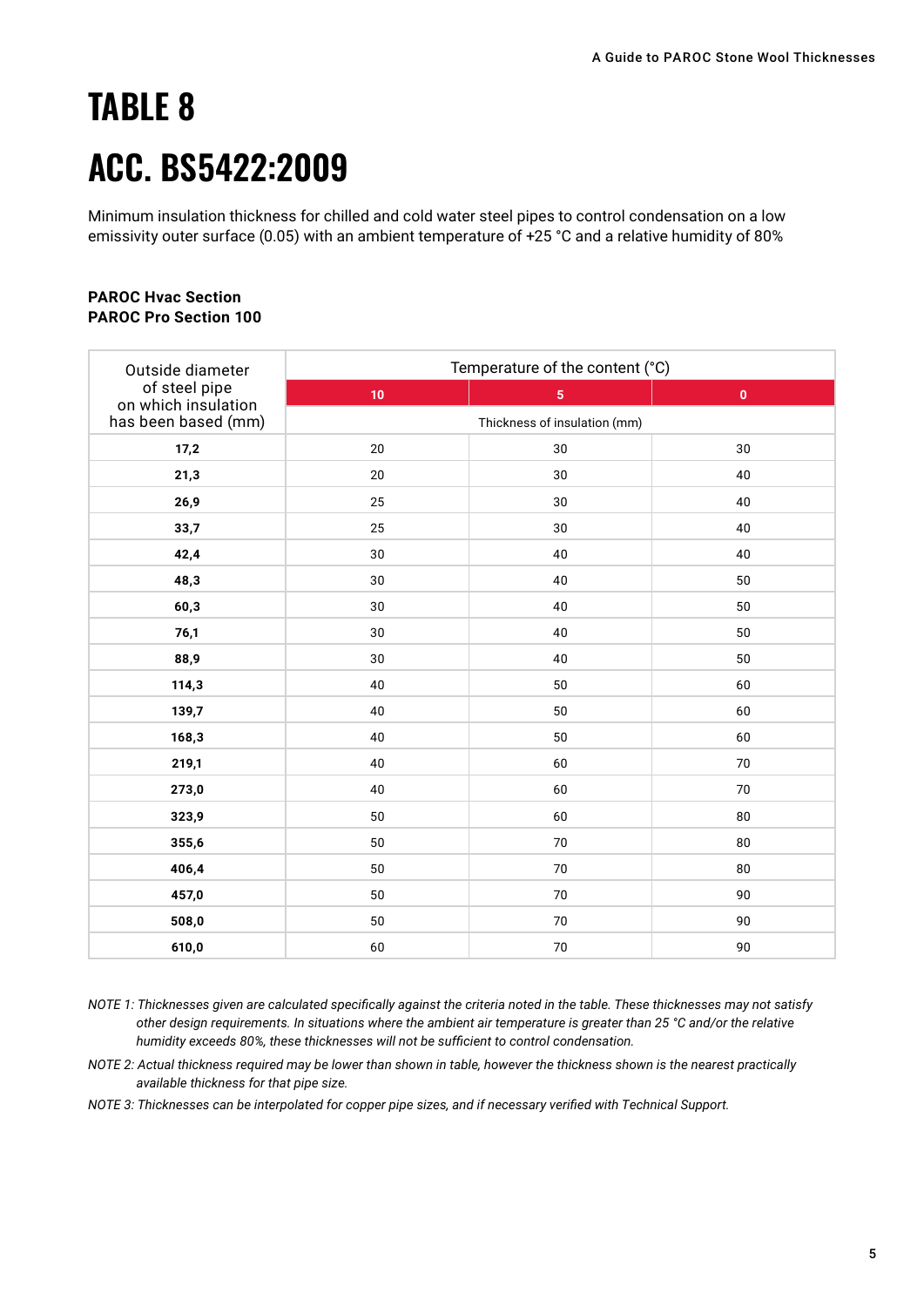### **TABLE 10 ACC. BS5422:2009**

Indicative thickness of insulation for cooled and chilled water systems to control heat gain – Low emissivity outer surfaces e = 0.05

#### **PAROC Hvac Section PAROC Pro Section 100**

|                                            |                                   |                                     |                                   | Temperature of the content (°C)     |                                   |                                     |
|--------------------------------------------|-----------------------------------|-------------------------------------|-----------------------------------|-------------------------------------|-----------------------------------|-------------------------------------|
| Outside diameter of<br>steel pipe on which |                                   | 10                                  | $5\phantom{.0}$                   |                                     | $\mathbf{0}$                      |                                     |
| insulation thickness<br>has been based     | <b>Thickness</b><br>of insulation | Maximum<br>permissible<br>heat gain | <b>Thickness</b><br>of insulation | Maximum<br>permissible<br>heat gain | <b>Thickness</b><br>of insulation | Maximum<br>permissible<br>heat gain |
| (mm)                                       | (mm)                              | (W/m)                               | (mm)                              | (W/m)                               | (mm)                              | (W/m)                               |
| 17.2                                       | 20                                | 2.48                                | 20                                | 2.97                                | 25                                | 3.47                                |
| 21.3                                       | 20                                | 2.72                                | 20                                | 3.27                                | 25                                | 3.81                                |
| 26.9                                       | 20                                | 3.05                                | 25                                | 3.58                                | 25                                | 4.18                                |
| 33.7                                       | 20                                | 3.41                                | 25                                | 4.01                                | 30                                | 4.60                                |
| 42.4                                       | 20                                | 3.86                                | 25                                | 4.53                                | 30                                | 5.11                                |
| 48.3                                       | 20                                | 4.11                                | 25                                | 4.82                                | 30                                | 5.45                                |
| 60.3                                       | 20                                | 4.78                                | 25                                | 5.48                                | 40                                | 6.17                                |
| 76.1                                       | 25                                | 5.51                                | 30                                | 6.30                                | 40                                | 6.70                                |
| 88.9                                       | 25                                | 6.17                                | 30                                | 6.90                                | 40                                | 7.77                                |
| 114.3                                      | 25                                | 7.28                                | 30                                | 8.31                                | 40                                | 9.15                                |
| 139.7                                      | 25                                | 8.52                                | 30                                | 9.49                                | 40                                | 10.45                               |
| 168.3                                      | 25                                | 9.89                                | 30                                | 10.97                               | 40                                | 11.86                               |
| 219.1                                      | 30                                | 12.27                               | 30                                | 13.57                               | 40                                | 14.61                               |
| 273.0                                      | 30                                | 14.74                               | 40                                | 16.28                               | 40                                | 17.48                               |

*NOTE 1: Insulation thicknesses in this table have been calculated according to BS EN ISO 12241:1998 using standardized assumptions: horizontal pipe at t °C in still air at 25 °C, emissivity of outer surface of insulated system as specified.*

*NOTE 2: Thicknesses derived solely against the criteria noted in this table may not necessarily satisfy other design requirements such as control of condensation.*

*NOTE 3: Heat gain relates to the specified thickness and temperature.*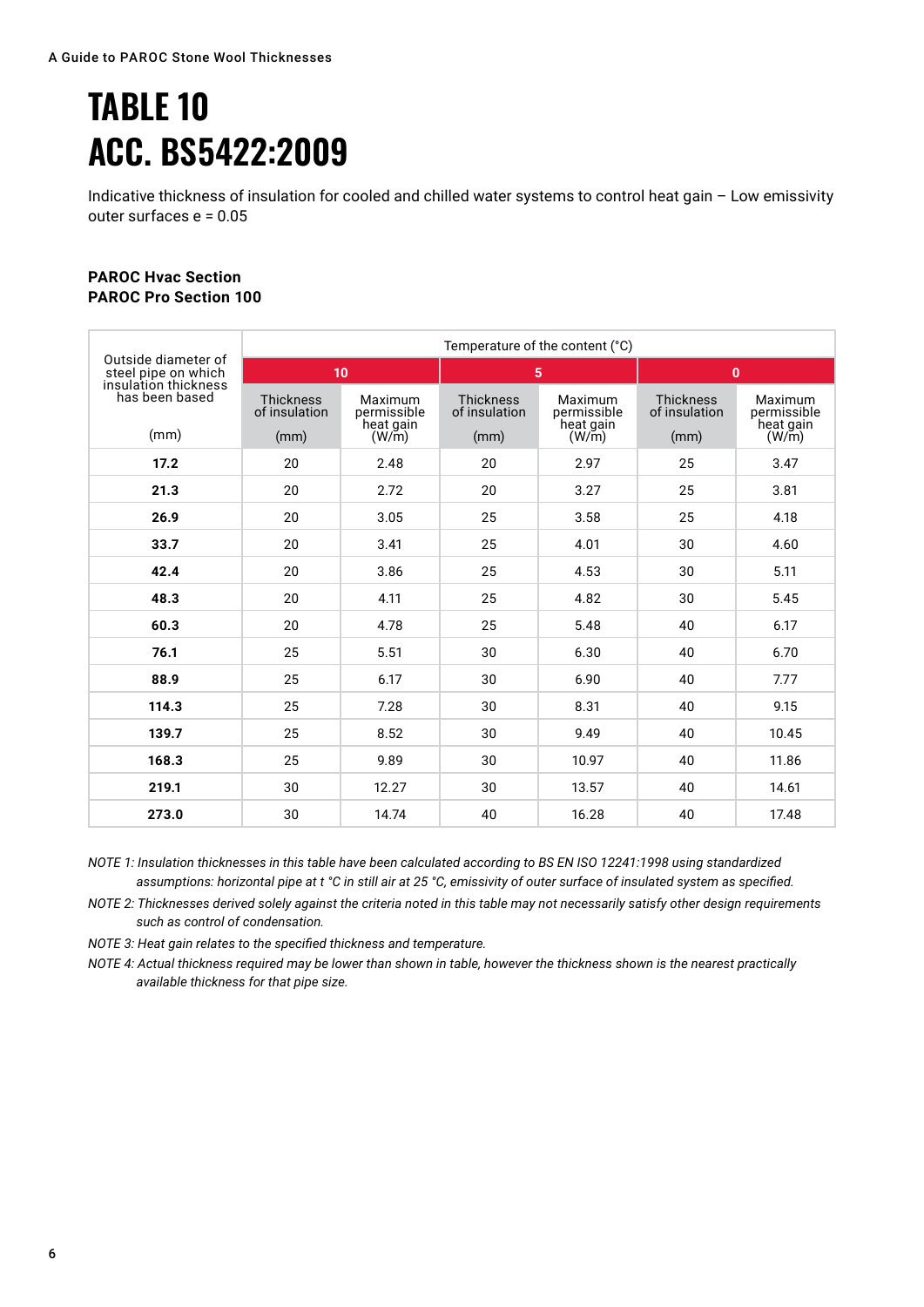### **TABLE 11 ACC. BS5422:2009**

Indicative thickness of insulation for cooled and chilled water systems to control heat gain – High emissivity outer surfaces e = 0.9

#### **PAROC Hvac Section PAROC Pro Section 100**

|                                                                    |                                           |                           |                                           | Temperature of the content (°C) |                                           |                           |  |
|--------------------------------------------------------------------|-------------------------------------------|---------------------------|-------------------------------------------|---------------------------------|-------------------------------------------|---------------------------|--|
| Outside diameter of<br>steel pipe on which<br>insulation thickness | 10                                        |                           | 5                                         |                                 |                                           | $\mathbf{0}$              |  |
| has been based<br>(mm)                                             | <b>Thickness</b><br>of insulation<br>(mm) | <b>Heat Gain</b><br>(W/m) | <b>Thickness</b><br>of insulation<br>(mm) | <b>Heat Gain</b><br>(W/m)       | <b>Thickness</b><br>of insulation<br>(mm) | <b>Heat Gain</b><br>(W/m) |  |
| 17.2                                                               | 20                                        | 2.48                      | 25                                        | 2.97                            | 25                                        | 3.47                      |  |
| 21.3                                                               | 20                                        | 2.72                      | 25                                        | 3.27                            | 30                                        | 3.81                      |  |
| 26.9                                                               | 25                                        | 3.05                      | 25                                        | 3.58                            | 30                                        | 4.18                      |  |
| 33.7                                                               | 25                                        | 3.41                      | 30                                        | 4.01                            | 40                                        | 4.60                      |  |
| 42.4                                                               | 25                                        | 3.86                      | 30                                        | 4.53                            | 40                                        | 5.11                      |  |
| 48.3                                                               | 25                                        | 4.11                      | 30                                        | 4.82                            | 40                                        | 5.45                      |  |
| 60.3                                                               | 25                                        | 4.78                      | 40                                        | 5.48                            | 40                                        | 6.17                      |  |
| 76.1                                                               | 25                                        | 5.51                      | 40                                        | 6.30                            | 40                                        | 6.70                      |  |
| 88.9                                                               | 30                                        | 6.17                      | 40                                        | 6.90                            | 40                                        | 7.77                      |  |
| 114.3                                                              | 30                                        | 7.28                      | 40                                        | 8.31                            | 50                                        | 9.15                      |  |
| 139.7                                                              | 30                                        | 8.52                      | 40                                        | 9.49                            | 50                                        | 10.45                     |  |
| 168.3                                                              | 30                                        | 9.89                      | 40                                        | 10.97                           | 50                                        | 11.86                     |  |
| 219.1                                                              | 30                                        | 12.27                     | 40                                        | 13.57                           | 50                                        | 14.61                     |  |
| 273.0                                                              | 30                                        | 14.74                     | 40                                        | 16.28                           | 50                                        | 17.48                     |  |

NOTE 1: Insulation thicknesses in this table have been calculated according to BS EN ISO 12241:1998 using standardized assumptions: horizontal pipe at t °C in still air at 25 °C, emissivity of outer surface of insulated system as specified.

NOTE 2: Thicknesses derived solely against the criteria noted in this table may not necessarily satisfy other design requirements such as control of condensation.

NOTE 3: Heat gain relates to the specified thickness and temperature.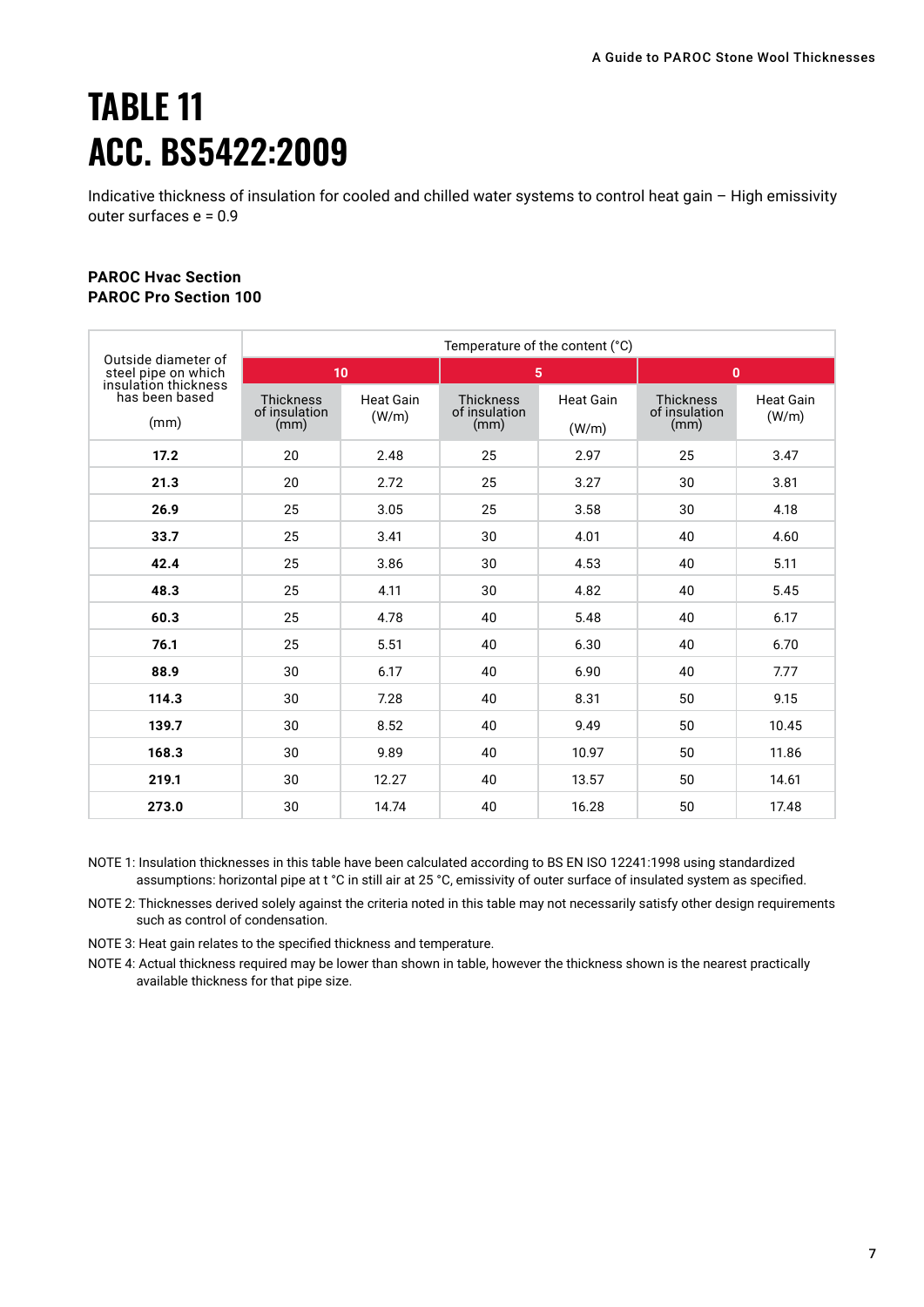### **TABLE 12 ACC. BS5422:2009**

Minimum insulation thickness for condensation control on ductwork carrying chilled air in ambient conditions: horizontal duct in still air 25°C, relative humidity 80%, dewpoint temperature 21.3 °C

#### **Icerock Ductwrap Icerock Ductslab**

| Minimum air temperature<br>inside the duct | Emissivity                   |      |      |  |  |
|--------------------------------------------|------------------------------|------|------|--|--|
|                                            | 0.05                         | 0.44 | 0.90 |  |  |
| $(^{\circ}C)$                              | Thickness of insulation (mm) |      |      |  |  |
| 15                                         | 25                           | 25   | 25   |  |  |
| 10                                         | 50                           | 25   | 25   |  |  |
| 5                                          | 70                           | 40   | 25   |  |  |
|                                            | 90                           | 50   | 30   |  |  |

#### **PAROC Hvac Mat, PAROC Hvac Slab**

| Minimum air temperature<br>inside the duct | Emissivity                   |      |      |  |  |
|--------------------------------------------|------------------------------|------|------|--|--|
|                                            | 0.05                         | 0.44 | 0.90 |  |  |
| $(^{\circ}C)$                              | Thickness of insulation (mm) |      |      |  |  |
| 15                                         | 30                           | 30   | 30   |  |  |
| 10                                         | 50                           | 30   | 30   |  |  |
|                                            | 70                           | 40   | 30   |  |  |
|                                            | 90                           | 50   | 30   |  |  |

#### **PAROC Pro Lamella Mat**

| Minimum air temperature<br>inside the duct | Emissivity                   |      |      |  |  |
|--------------------------------------------|------------------------------|------|------|--|--|
|                                            | 0.05                         | 0.44 | 0.90 |  |  |
| $(^{\circ}C)$                              | Thickness of insulation (mm) |      |      |  |  |
| 15                                         | 30                           | 25   | 25   |  |  |
| 10                                         | 50                           | 30   | 25   |  |  |
|                                            | 80                           | 40   | 25   |  |  |
|                                            | 90                           | 50   | 30   |  |  |

*NOTE 1: Thicknesses given are calculated in accordance with BS EN ISO 12241:1998 based on 0.6 m vertical flat surface of rectangular duct but are also adequate for horizontal surfaces.*

- *NOTE 2: Thicknesses given are calculated specifically against the criteria noted in the table. These thicknesses may not satisfy other design requirements.*
- *NOTE 3: Refer to Annex B, Table B.1 for surface emissivities of common finishing materials. In situations where the ambient air temperature is greater than 25 °C and/or the relative humidity exceeds 80%, these thicknesses will not be sufficient to control condensation.*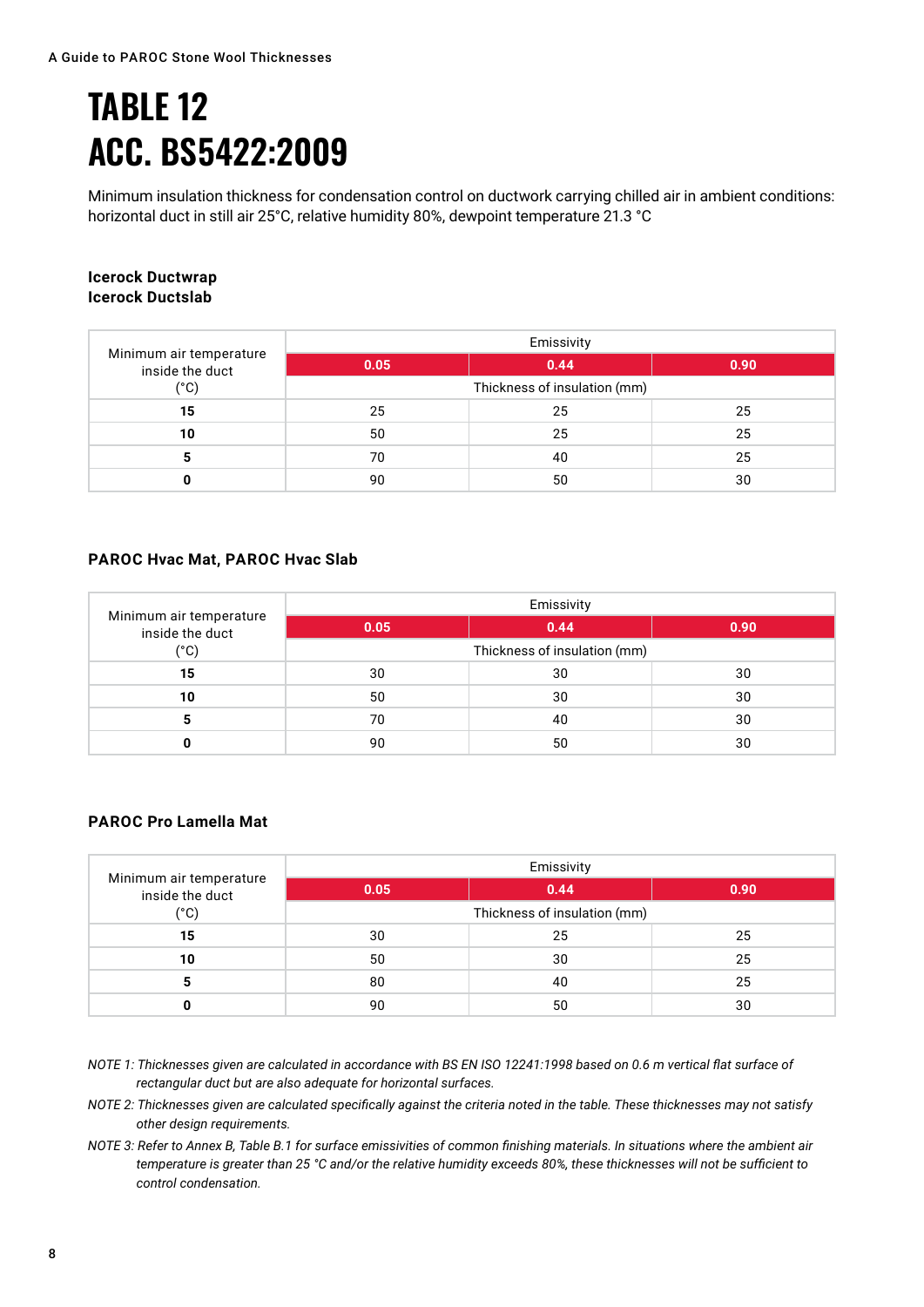### **TABLE 13 - ACC. BS5422:2009**

Indicative thickness of insulation for ductwork carrying warm air to control heat loss

#### **Icerock Ductwrap, Icerock Ductslab**

| Emissivity                           |  |  |  |  |  |
|--------------------------------------|--|--|--|--|--|
| 0.05<br>0.44<br>0.90                 |  |  |  |  |  |
| Max Heat Loss 16.34 W/m <sup>2</sup> |  |  |  |  |  |
| Thickness of insulation (mm)         |  |  |  |  |  |
| 40                                   |  |  |  |  |  |

#### **Paroc Hvac Mat, Paroc Hvac Slab, Paroc Pro Lamella Mat**

| Emissivity                           |  |  |  |  |  |
|--------------------------------------|--|--|--|--|--|
| 0.44<br>0.05<br>0.90                 |  |  |  |  |  |
| Max Heat Loss 16.34 W/m <sup>2</sup> |  |  |  |  |  |
| Thickness of insulation (mm)         |  |  |  |  |  |
| 40 (50 Lamella)<br>50                |  |  |  |  |  |

*NOTE 1: Heat loss relates to the specified thickness and temperature.*

*NOTE 2: Insulation thicknesses in this table have been calculated according to BS EN ISO 12241:1998 using standardized assumptions: horizontal duct at 35 °C, with 600 mm vertical sidewall in still air at 15 °C, emissivity of outer surface of insulated system as specified.*

### **TABLE 14 - ACC. BS5422:2009**

Indicative thickness of insulation for chilled and dual-purpose ducting to control heat transfer

#### **Icerock Ductwrap, Icerock Ductslab**

|                                     | Emissivity                          |      |  |  |  |
|-------------------------------------|-------------------------------------|------|--|--|--|
| 0.05                                | 0.44<br>0.90                        |      |  |  |  |
| Max Heat Gain 6.45 W/m <sup>2</sup> |                                     |      |  |  |  |
|                                     | Thickness of insulation (mm)        |      |  |  |  |
| 60                                  | 60                                  | 65   |  |  |  |
| Paroc Hvac Mat, Paroc Hvac Slab     | Emissivity                          |      |  |  |  |
| 0.05                                | 0.44                                | 0.90 |  |  |  |
|                                     |                                     |      |  |  |  |
|                                     | Max Heat Gain 6.45 W/m <sup>2</sup> |      |  |  |  |
|                                     | Thickness of insulation (mm)        |      |  |  |  |

#### **Paroc Pro Lamella Mat**

| Emissivity                          |  |  |  |  |  |
|-------------------------------------|--|--|--|--|--|
| 0.05<br>0.44<br>0.90                |  |  |  |  |  |
| Max Heat Gain 6.45 W/m <sup>2</sup> |  |  |  |  |  |
| Thickness of insulation (mm)        |  |  |  |  |  |
| 70                                  |  |  |  |  |  |

*NOTE 1: Heat loss relates to the specified thickness and temperature.*

*NOTE 2: Insulation thicknesses in this table have been calculated according to BS EN ISO 12241:1998 using standardized assumptions: horizontal duct at 13 °C, with 600 mm vertical sidewall in still air at 25 °C, emissivity of outer surface of insulated system as specified.*

*NOTE 3: Thicknesses derived solely against the criteria noted in this table may not necessarily satisfy other design requirements such as control of condensation.available thickness for that pipe size.*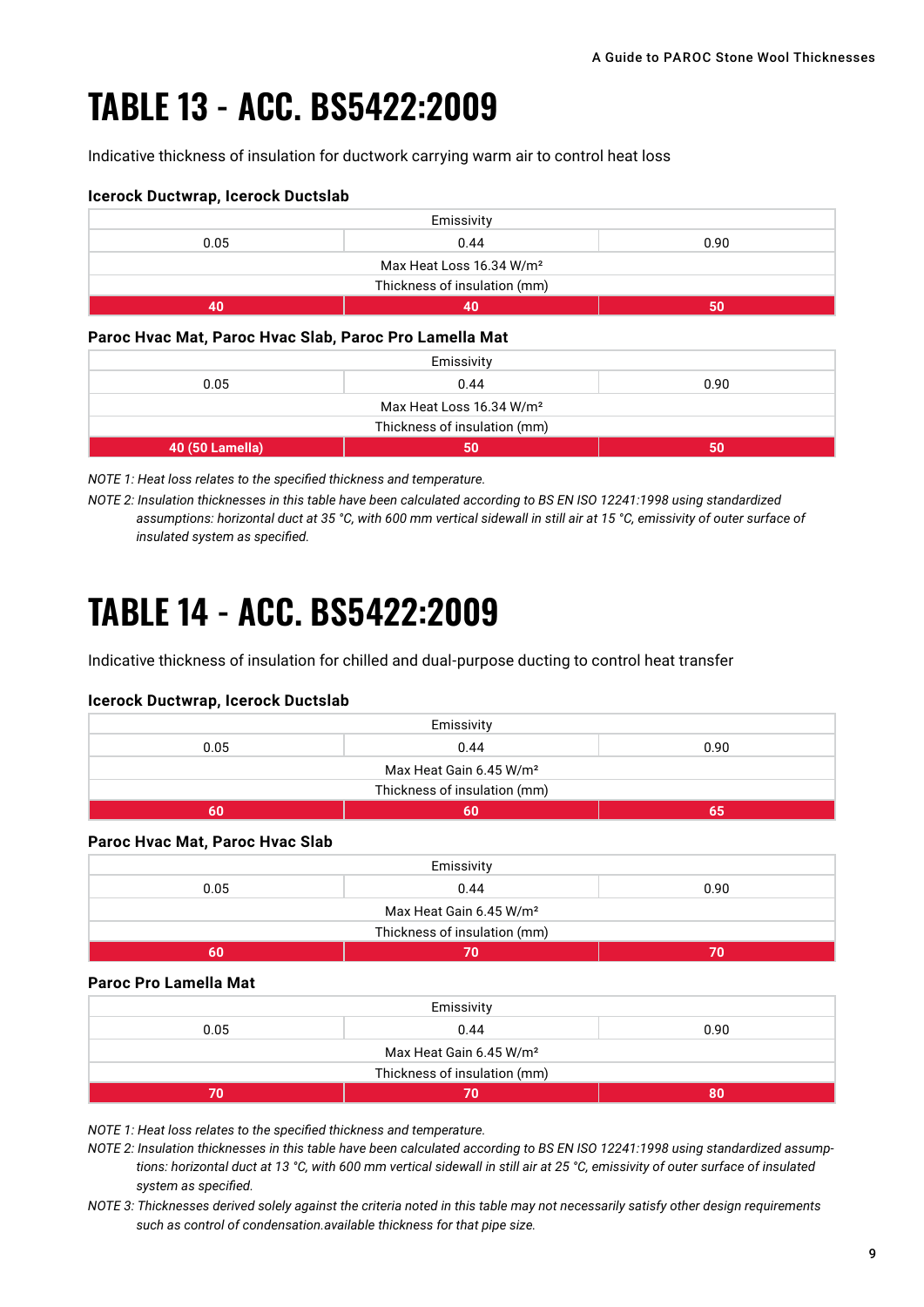### **TABLE 15 ACC. BS5422:2009**

Indicative thickness of insulation for non-domestic heating services to control heat loss – Low emissivity outer surfaces e = 0.05

#### **PAROC Hvac Section PAROC Pro Section 100**

| Outside                                                 | Temperature of the content (°C)    |                           |                                    |                           |                                    |                           |  |
|---------------------------------------------------------|------------------------------------|---------------------------|------------------------------------|---------------------------|------------------------------------|---------------------------|--|
| diameter of<br>steel pipe on                            | 75                                 |                           |                                    | 100                       |                                    | 125                       |  |
| which insulation<br>thickness has<br>been based<br>(mm) | Thickness of<br>insulation<br>(mm) | Max<br>heat loss<br>(W/m) | Thickness of<br>insulation<br>(mm) | Max<br>heat loss<br>(W/m) | Thickness of<br>insulation<br>(mm) | Max<br>heat loss<br>(W/m) |  |
| 17.2                                                    | 20                                 | 8.90                      | 20                                 | 13.34                     | 20                                 | 17.92                     |  |
| 21.3                                                    | 30                                 | 9.28                      | 30                                 | 13.56                     | 25                                 | 18.32                     |  |
| 26.9                                                    | 30                                 | 10.06                     | 40                                 | 13.83                     | 40                                 | 18.70                     |  |
| 33.7                                                    | 40                                 | 11.07                     | 50                                 | 14.39                     | 50                                 | 19.02                     |  |
| 42.4                                                    | 40                                 | 12.30                     | 50                                 | 15.66                     | 60                                 | 19.25                     |  |
| 48.3                                                    | 40                                 | 12.94                     | 50                                 | 16.67                     | 60                                 | 20.17                     |  |
| 60.3                                                    | 40                                 | 14.45                     | 50                                 | 18.25                     | 70                                 | 21.96                     |  |
| 76.1                                                    | 50                                 | 16.35                     | 60                                 | 20.42                     | 70                                 | 24.21                     |  |
| 88.9                                                    | 50                                 | 17.91                     | 60                                 | 22.09                     | 70                                 | 25.99                     |  |
| 114.3                                                   | 50                                 | 20.77                     | 60                                 | 25.31                     | 80                                 | 29.32                     |  |
| 139.7                                                   | 50                                 | 23.71                     | 70                                 | 28.23                     | 80                                 | 32.47                     |  |
| 168.3                                                   | 50                                 | 26.89                     | 70                                 | 31.61                     | 100                                | 36.04                     |  |
| 219.1                                                   | 50                                 | 32.54                     | 70                                 | 37.66                     | 100                                | 42.16                     |  |
| 273.0                                                   | 50                                 | 38.83                     | 70                                 | 43.72                     | 100                                | 48.48                     |  |

*NOTE 1: Insulation thicknesses in this table have been calculated according to BS EN ISO 12241:1998 using standardized assumptions: horizontal pipe in still air at 15 °C at t °C, emissivity of outer surface of insulated system as specified.*

*NOTE 2: Heat loss relates to the specified thickness and temperature.*

*NOTE 3: The thicknesses in this table are applicable to pipes serving commercial solar hot water panels.*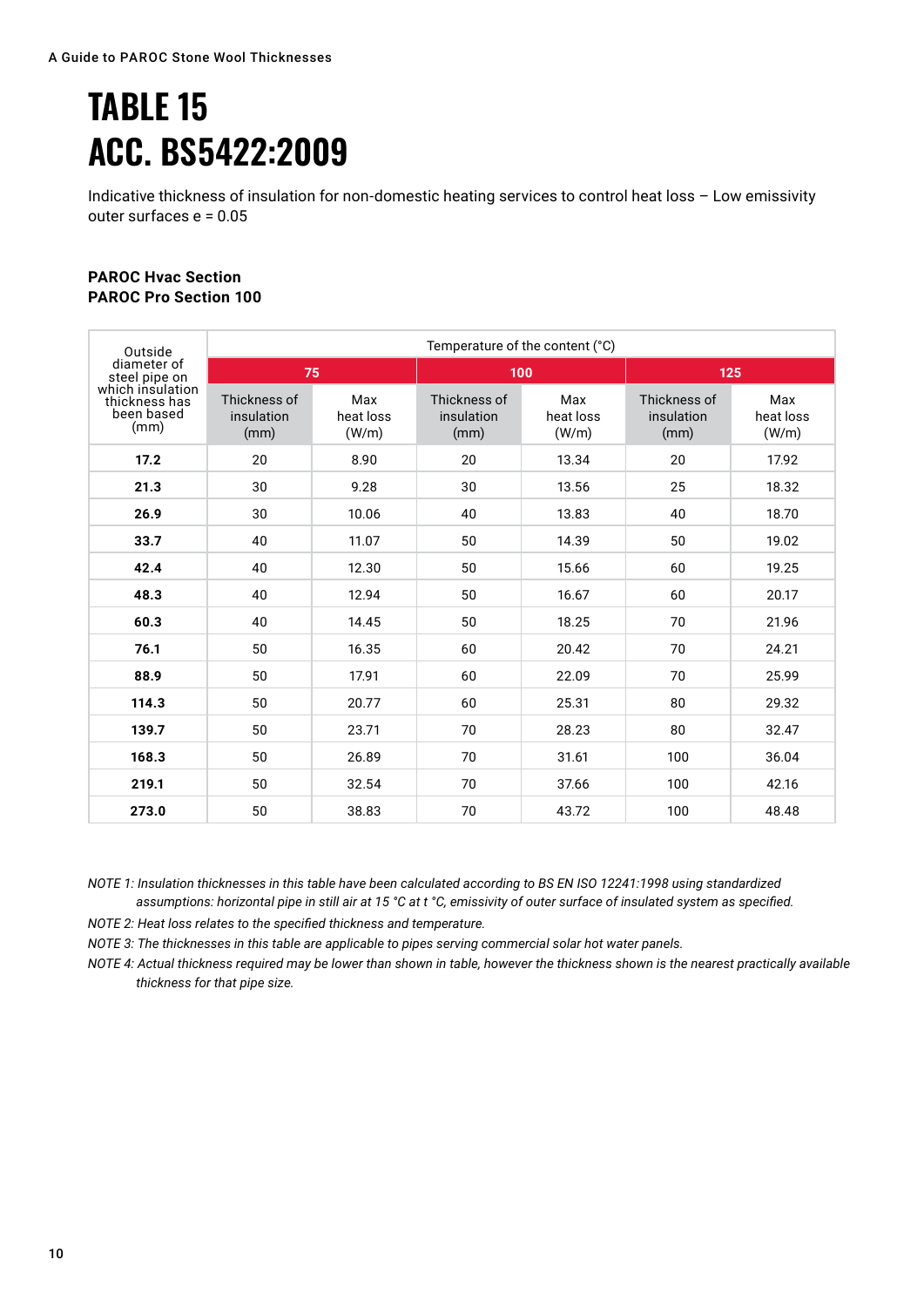### **TABLE 16 ACC. BS5422:2009**

Indicative thickness of insulation for non-domestic heating services to control heat loss – High emissivity outer surfaces e = 0.9

#### **PAROC Hvac Section PAROC Pro Section 100**

| Outside                                                 | Temperature of the content (°C)    |                           |                                    |                           |                                    |                           |
|---------------------------------------------------------|------------------------------------|---------------------------|------------------------------------|---------------------------|------------------------------------|---------------------------|
| diameter of<br>steel pipe on                            | 75                                 |                           |                                    | 100                       | 125                                |                           |
| which insulation<br>thickness has<br>been based<br>(mm) | Thickness of<br>insulation<br>(mm) | Max<br>heat loss<br>(W/m) | Thickness of<br>insulation<br>(mm) | Max<br>heat loss<br>(W/m) | Thickness of<br>insulation<br>(mm) | Max<br>heat loss<br>(W/m) |
| 17.2                                                    | 30                                 | 8.90                      | 30                                 | 13.34                     | 30                                 | 17.92                     |
| 21.3                                                    | 40                                 | 9.28                      | 40                                 | 13.56                     | 40                                 | 18.32                     |
| 26.9                                                    | 40                                 | 10.06                     | 40                                 | 13.83                     | 40                                 | 18.70                     |
| 33.7                                                    | 40                                 | 11.07                     | 50                                 | 14.39                     | 50                                 | 19.02                     |
| 42.4                                                    | 40                                 | 12.30                     | 50                                 | 15.66                     | 60                                 | 19.25                     |
| 48.3                                                    | 50                                 | 12.94                     | 60                                 | 16.67                     | 70                                 | 20.17                     |
| 60.3                                                    | 50                                 | 14.45                     | 60                                 | 18.25                     | 70                                 | 21.96                     |
| 76.1                                                    | 50                                 | 16.35                     | 60                                 | 20.42                     | 80                                 | 24.21                     |
| 88.9                                                    | 50                                 | 17.91                     | 70                                 | 22.09                     | 80                                 | 25.99                     |
| 114.3                                                   | 50                                 | 20.77                     | 70                                 | 25.31                     | 80                                 | 29.32                     |
| 139.7                                                   | 50                                 | 23.71                     | 70                                 | 28.23                     | 100                                | 32.47                     |
| 168.3                                                   | 60                                 | 26.89                     | 70                                 | 31.61                     | 100                                | 36.04                     |
| 219.1                                                   | 60                                 | 32.54                     | 80                                 | 37.66                     | 100                                | 42.16                     |
| 273.0                                                   | 60                                 | 38.83                     | 80                                 | 43.72                     | 100                                | 48.48                     |

*NOTE 1: Insulation thicknesses in this table have been calculated according to BS EN ISO 12241:1998 using standardized assumptions: horizontal pipe in still air at 15 °C at t °C, emissivity of outer surface of insulated system as specified.*

*NOTE 2: Heat loss relates to the specified thickness and temperature.*

*NOTE 3: The thicknesses in this table are applicable to pipes serving commercial solar hot water panels.*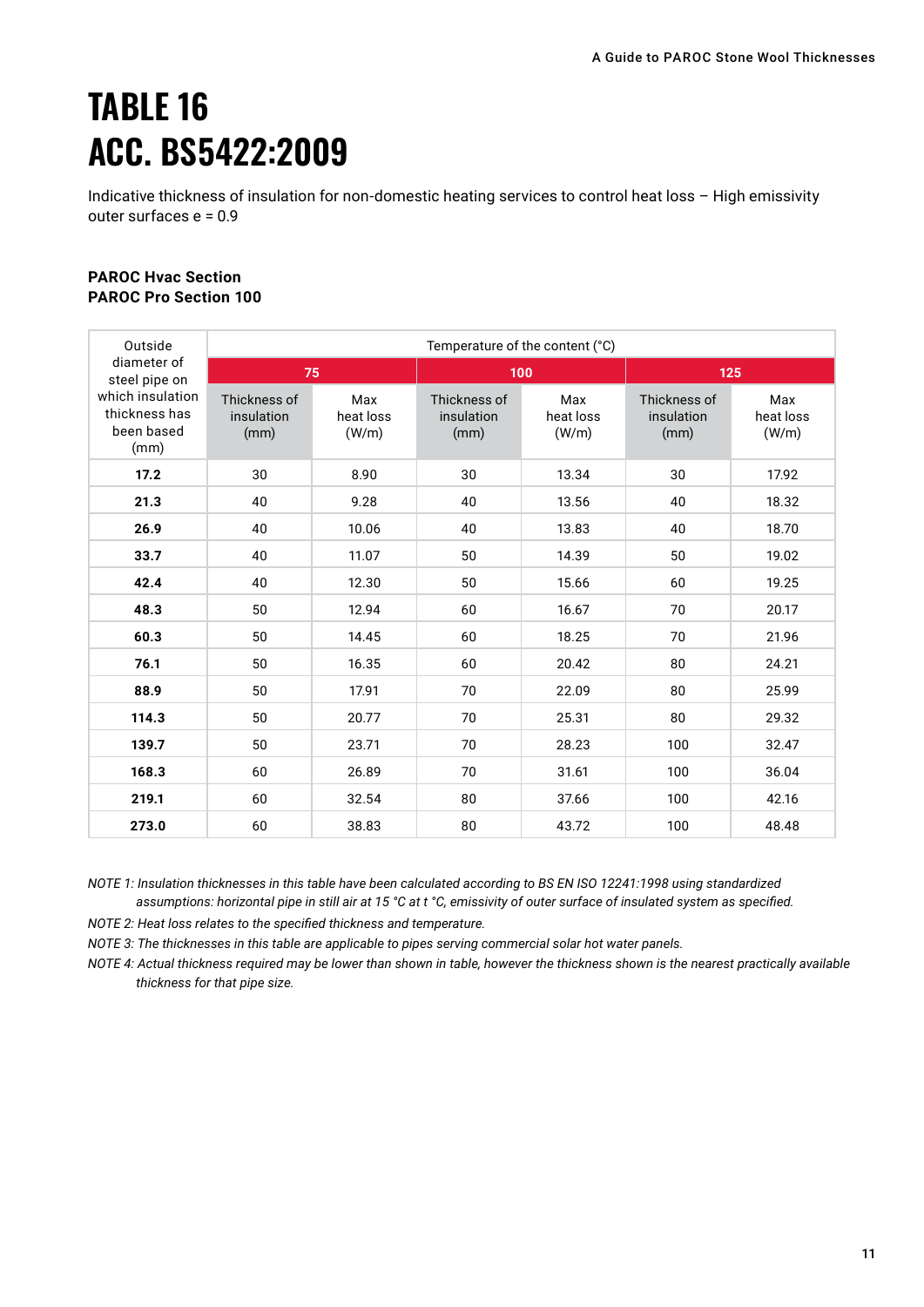### **TABLE 17 ACC. BS5422:2009**

Indicative thickness of insulation for non-domestic hot water service areas to control heat loss – Low emissivity outer surfaces e = 0.05

#### **PAROC Hvac Section PAROC Pro Section 100**

| <b>Outside diameter of steel pipe</b><br>on which insulation thickness<br>has been based (mm) | <b>Thickness</b><br>of insulation<br>(mm) | <b>Maximum Permissible</b><br><b>Heat loss</b><br>(W/m) |
|-----------------------------------------------------------------------------------------------|-------------------------------------------|---------------------------------------------------------|
| 17.2                                                                                          | 25                                        | 6.60                                                    |
| 21.3                                                                                          | 25                                        | 7.13                                                    |
| 26.9                                                                                          | 30                                        | 7.83                                                    |
| 33.7                                                                                          | 30                                        | 8.62                                                    |
| 42.4                                                                                          | 30                                        | 9.72                                                    |
| 48.3                                                                                          | 40                                        | 10.21                                                   |
| 60.3                                                                                          | 40                                        | 11.57                                                   |
| 76.1                                                                                          | 40                                        | 13.09                                                   |
| 88.9                                                                                          | 40                                        | 14.58                                                   |
| 114.3                                                                                         | 40                                        | 17.20                                                   |
| 139.7                                                                                         | 40                                        | 19.65                                                   |
| 168.3                                                                                         | 40                                        | 22.31                                                   |
| 219.1                                                                                         | 40                                        | 27.52                                                   |
| 273.0                                                                                         | 40                                        | 32.40                                                   |

*NOTE 1: Insulation thicknesses in this table have been calculated according to BS EN ISO 12241:1998 using standardized assumptions: horizontal pipe at 60 °C in still air at 15 °C, emissivity of outer surface of insulated system as specified.*

*NOTE 2: Heat loss relates to the specified thickness and temperature.*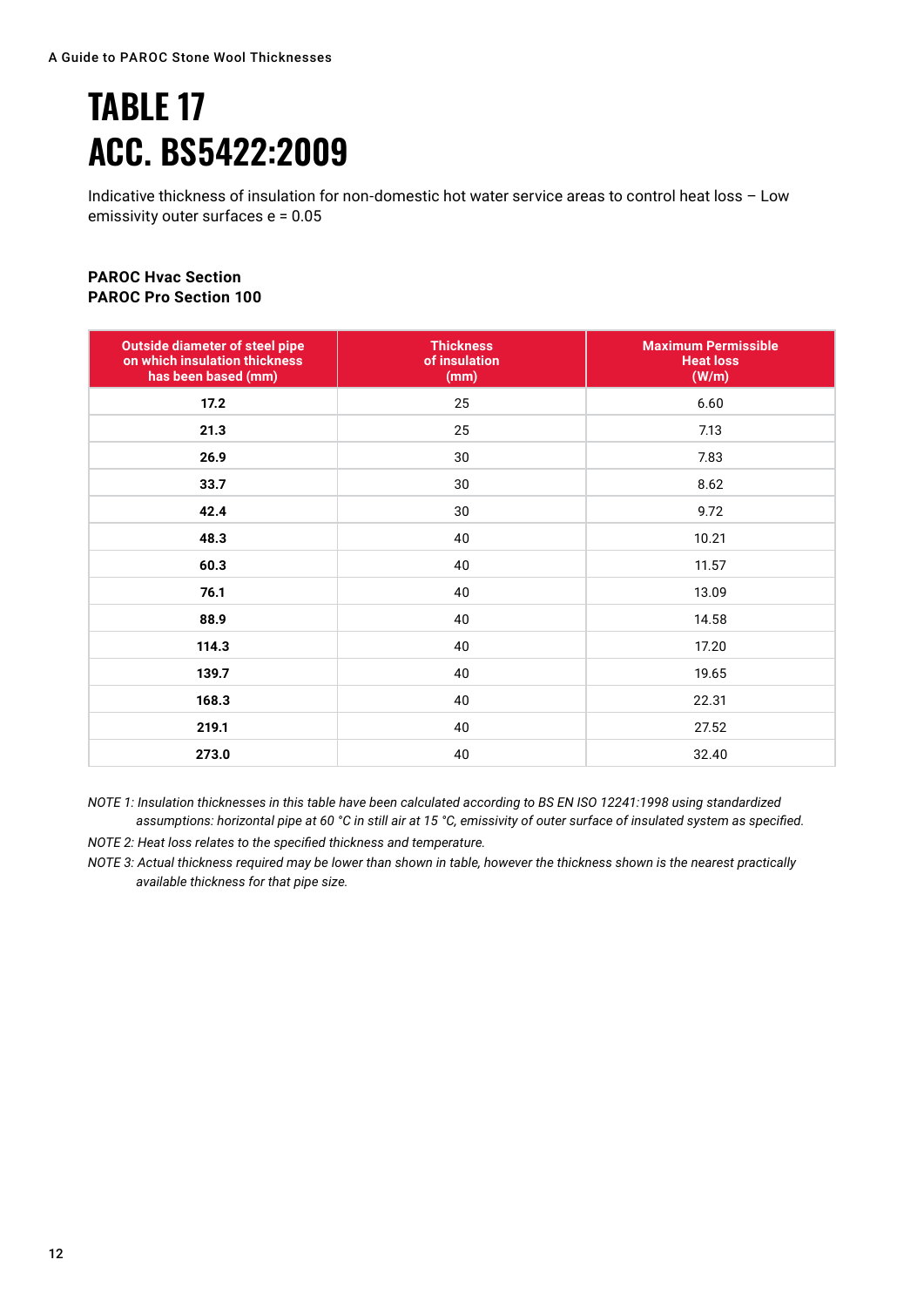### **TABLE 18 ACC. BS5422:2009**

Indicative thickness of insulation for non-domestic hot water service areas to control heat loss – High emissivity outer surfaces e = 0.9

#### **PAROC Hvac Section PAROC Pro Section 100**

| <b>Outside diameter of steel pipe</b><br>on which insulation thickness<br>has been based (mm) | <b>Thickness</b><br>of insulation<br>(mm) | <b>Maximum Permissible</b><br><b>Heat loss</b><br>(W/m) |
|-----------------------------------------------------------------------------------------------|-------------------------------------------|---------------------------------------------------------|
| 17.2                                                                                          | 25                                        | 6.60                                                    |
| 21.3                                                                                          | 30                                        | 7.13                                                    |
| 26.9                                                                                          | 40                                        | 7.83                                                    |
| 33.7                                                                                          | 40                                        | 8.62                                                    |
| 42.4                                                                                          | 40                                        | 9.72                                                    |
| 48.3                                                                                          | 40                                        | 10.21                                                   |
| 60.3                                                                                          | 40                                        | 11.57                                                   |
| 76.1                                                                                          | 40                                        | 13.09                                                   |
| 88.9                                                                                          | 40                                        | 14.58                                                   |
| 114.3                                                                                         | 50                                        | 17.20                                                   |
| 139.7                                                                                         | 50                                        | 19.65                                                   |
| 168.3                                                                                         | 50                                        | 22.31                                                   |
| 219.1                                                                                         | 50                                        | 27.52                                                   |
| 273.0                                                                                         | 50                                        | 32.40                                                   |

*NOTE 1: Insulation thicknesses in this table have been calculated according to BS EN ISO 12241:1998 using standardized assumptions: horizontal pipe at 60 °C in still air at 15 °C, emissivity of outer surface of insulated system as specified.*

*NOTE 2: Heat loss relates to the specified thickness and temperature.*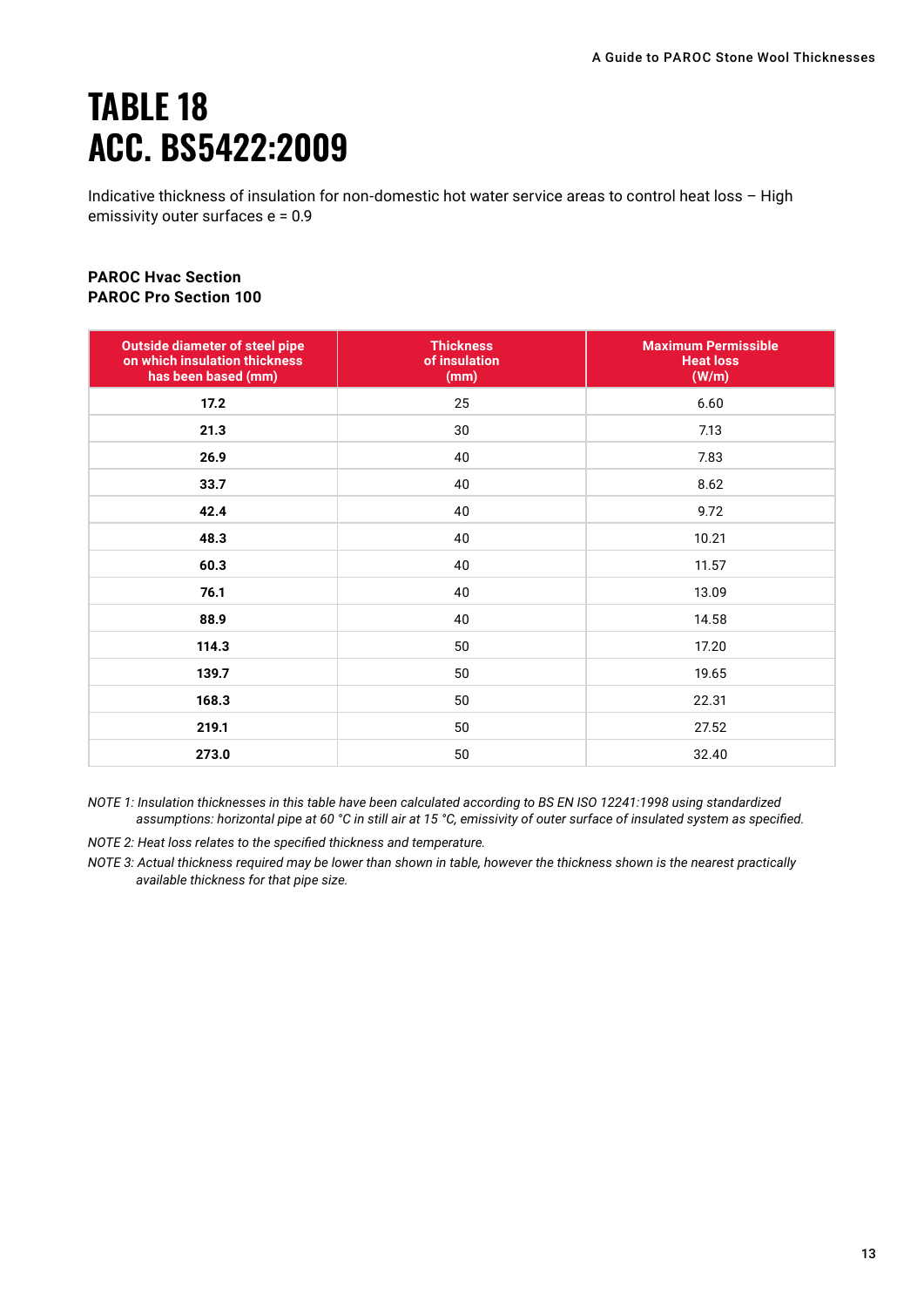### **TABLE 19 - ACC. BS5422:2009**

Indicative thickness of insulation for domestic hot water systems having low emissivity outer surfaces e = 0.05

#### **PAROC Hvac Section PAROC Pro Section 100**

| <b>Outside diameter of steel pipe</b><br>on which insulation thickness has<br>been based (mm) | <b>Thickness</b><br>of insulation<br>(mm) | <b>Maximum Permissible</b><br><b>Heat loss</b><br>(W/m) |
|-----------------------------------------------------------------------------------------------|-------------------------------------------|---------------------------------------------------------|
| 8.0                                                                                           |                                           | 7.06                                                    |
| 10.0                                                                                          |                                           | 7.23                                                    |
| 12.0                                                                                          | 20                                        | 7.35                                                    |
| 15.0                                                                                          | 20                                        | 7.89                                                    |
| 22.0                                                                                          | 20                                        | 9.12                                                    |
| 28.0                                                                                          | 20                                        | 10.07                                                   |
| 35.0                                                                                          | 20                                        | 11.08                                                   |
| 42.0                                                                                          | 20                                        | 12.19                                                   |
| 54.0                                                                                          | 25                                        | 14.12                                                   |

### **TABLE 20 - ACC. BS5422:2009**

Indicative thickness of insulation for domestic hot water systems having high emissivity outer surfaces e = 0.9

#### **PAROC Hvac Section PAROC Pro Section 100**

| <b>Outside diameter of steel pipe</b><br>on which insulation thickness has<br>been based (mm) | <b>Thickness</b><br>of insulation<br>(mm) | <b>Maximum Permissible</b><br><b>Heat loss</b><br>(W/m) |
|-----------------------------------------------------------------------------------------------|-------------------------------------------|---------------------------------------------------------|
| 8.0                                                                                           |                                           | 7.06                                                    |
| 10.0                                                                                          | $\overline{\phantom{m}}$                  | 7.23                                                    |
| 12.0                                                                                          | 20                                        | 7.35                                                    |
| 15.0                                                                                          | 20                                        | 7.89                                                    |
| 22.0                                                                                          | 20                                        | 9.12                                                    |
| 28.0                                                                                          | 20                                        | 10.07                                                   |
| 35.0                                                                                          | 25                                        | 11.08                                                   |
| 42.0                                                                                          | 25                                        | 12.19                                                   |
| 54.0                                                                                          | 25                                        | 14.12                                                   |

*NOTE 1: Insulation thicknesses in this table have been calculated according to BS EN ISO 12241:1998 using standardized assumptions: horizontal pipe at 60 °C in still air at 15 °C, emissivity of outer surface of insulated system as specified.*

*NOTE 2: Heat loss relates to the specified thickness and temperature.*

*NOTE 3: This table is applicable to pipes serving solar hot water panels.*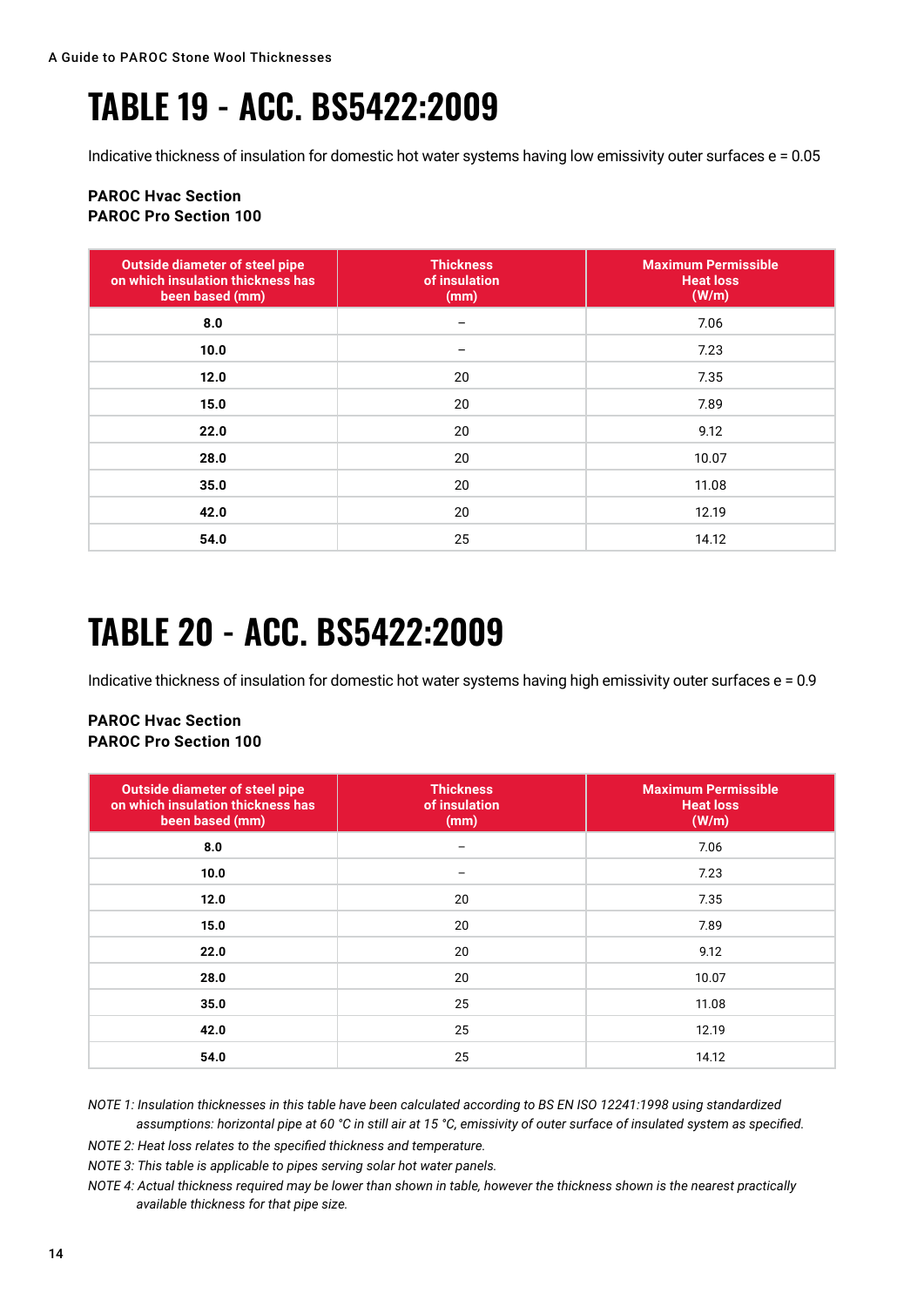### **TABLE 21 ACC. BS5422:2009**

Minimum insulation thickness for process pipework and equipment to control heat loss

#### **PAROC Pro Section 100 PAROC Pro Section 140**

|                                                                                     | Hot face temperature (°C)       |                         |                                 |                         |                                 |                         |                                 |                         |                                 |                         |                                 |                         |                                 |                         |
|-------------------------------------------------------------------------------------|---------------------------------|-------------------------|---------------------------------|-------------------------|---------------------------------|-------------------------|---------------------------------|-------------------------|---------------------------------|-------------------------|---------------------------------|-------------------------|---------------------------------|-------------------------|
| Outside                                                                             |                                 | 100                     |                                 | 200                     |                                 | 300                     |                                 | 400                     |                                 | 500                     |                                 | 600                     |                                 | 700                     |
| diameter<br>of steel<br>pipe on<br>which<br>insulation<br>has been<br>based<br>(mm) | Thickness of insulation<br>(mm) | Max. Heat loss<br>(W/m) | Thickness of insulation<br>(mm) | Max. Heat loss<br>(W/m) | Thickness of insulation<br>(mm) | Max. Heat loss<br>(W/m) | Thickness of insulation<br>(mm) | Max. Heat loss<br>(W/m) | Thickness of insulation<br>(mm) | Max. Heat loss<br>(W/m) | Thickness of insulation<br>(mm) | Max. Heat loss<br>(W/m) | Thickness of insulation<br>(mm) | Max. Heat loss<br>(W/m) |
| 17.2                                                                                | 30                              | 12.79                   | 40                              | 28.67                   | 60                              | 47.12                   | 70                              | 69.08                   | 90                              | 96.08                   | 110                             | 126.93                  | 120                             | 163.60                  |
| 21.3                                                                                | 30                              | 14.04                   | 50                              | 30.72                   | 60                              | 50.54                   | 80                              | 74.10                   | 90                              | 103.00                  | 110                             | 135.40                  | 120                             | 174.50                  |
| 26.9                                                                                | 30                              | 15.42                   | 50                              | 33.73                   | 70                              | 54.97                   | 80                              | 80.06                   | 100                             | 110.72                  | 110                             | 145.58                  | 130                             | 186.90                  |
| 33.7                                                                                | 40                              | 17.25                   | 50                              | 37.11                   | 70                              | 59.90                   | 80                              | 87.16                   | 100                             | 119.80                  | 120                             | 156.77                  | 130                             | 201.20                  |
| 42.4                                                                                | 40                              | 19.15                   | 60                              | 40.76                   | 70                              | 65.79                   | 90                              | 95.05                   | 110                             | 130.57                  | 120                             | 170,00                  | 140                             | 217.30                  |
| 48.3                                                                                | 40                              | 20.42                   | 60                              | 43.24                   | 70                              | 69.42                   | 90                              | 99.66                   | 110                             | 136.95                  | 130                             | 178.30                  | 140                             | 227.80                  |
| 60.3                                                                                | 40                              | 23.17                   | 60                              | 48.44                   | 80                              | 76.66                   | 100                             | 109.91                  | 110                             | 149.28                  | 130                             | 194.30                  | 150                             | 247.20                  |
| 76.1                                                                                | 40                              | 26.21                   | 60                              | 54.20                   | 80                              | 85.08                   | 100                             | 121.21                  | 120                             | 164.62                  | 140                             | 213.22                  | 160                             | 270.20                  |
| 88.9                                                                                | 40                              | 28.73                   | 60                              | 58.66                   | 80                              | 92.02                   | 100                             | 130.15                  | 120                             | 176.67                  | 140                             | 227.69                  | 160                             | 288.40                  |
| 114.3                                                                               | 40                              | 33.89                   | 70                              | 67.25                   | 90                              | 104.55                  | 110                             | 146.83                  | 130                             | 198.17                  | 150                             | 254.18                  | 180                             | 320.70                  |
| 139.7                                                                               | 40                              | 38.74                   | 70                              | 75.74                   | 90                              | 116.62                  | 110                             | 163.60                  | 130                             | 218.23                  | 160                             | 279.81                  | 180                             | 351.40                  |
| 168.3                                                                               | 50                              | 43.99                   | 70                              | 84.85                   | 90                              | 129.46                  | 120                             | 180.38                  | 140                             | 240.54                  | 160                             | 305.53                  | 190                             | 383.80                  |
| 219.1                                                                               | 50                              | 53.38                   | 70                              | 101.24                  | 100                             | 152.70                  | 120                             | 209.59                  | 140                             | 277.77                  | 180                             | 350.96                  | 200                             | 437.20                  |
| 273.0                                                                               | 50                              | 62.87                   | 80                              | 117.64                  | 100                             | 175.73                  | 130                             | 239.40                  | 150                             | 315.35                  | 190                             | 386.92                  | 200                             | 495.10                  |

*Please refer to our "Multi-Layer Pipe Section Solutions" guide for more information when fitting more than a single layer of pipe section insulation (available on www.paroc.co.uk).*

- *NOTE 1: Insulation thicknesses in this table have been calculated according to BS EN ISO 12241:1998 using standardized assumptions: horizontal pipe in still air at 20 °C. Surface emissivity corresponding to outer surface specified.*
- *NOTE 2: Maximum heat loss values for intermediate operating temperatures may be deducted by interpolation.*
- *NOTE 3: Heat loss measured in Watts per metre (W/m) relates to the specified thickness and temperature.*
- *NOTE 4: The thermal conductivity of insulation materials increases with mean temperature and for any given material. The use of a different thermal conductivity can be required for each operating temperature.*
- *NOTE 5: These thicknesses may not satisfy other design requirements, in particular those for control of surface temperature (see Table 22, Table 23 and Table 24).*
- *NOTE 6: Actual thickness required may be lower than shown in table, however the thickness shown is the nearest practically available thickness for that pipe size.*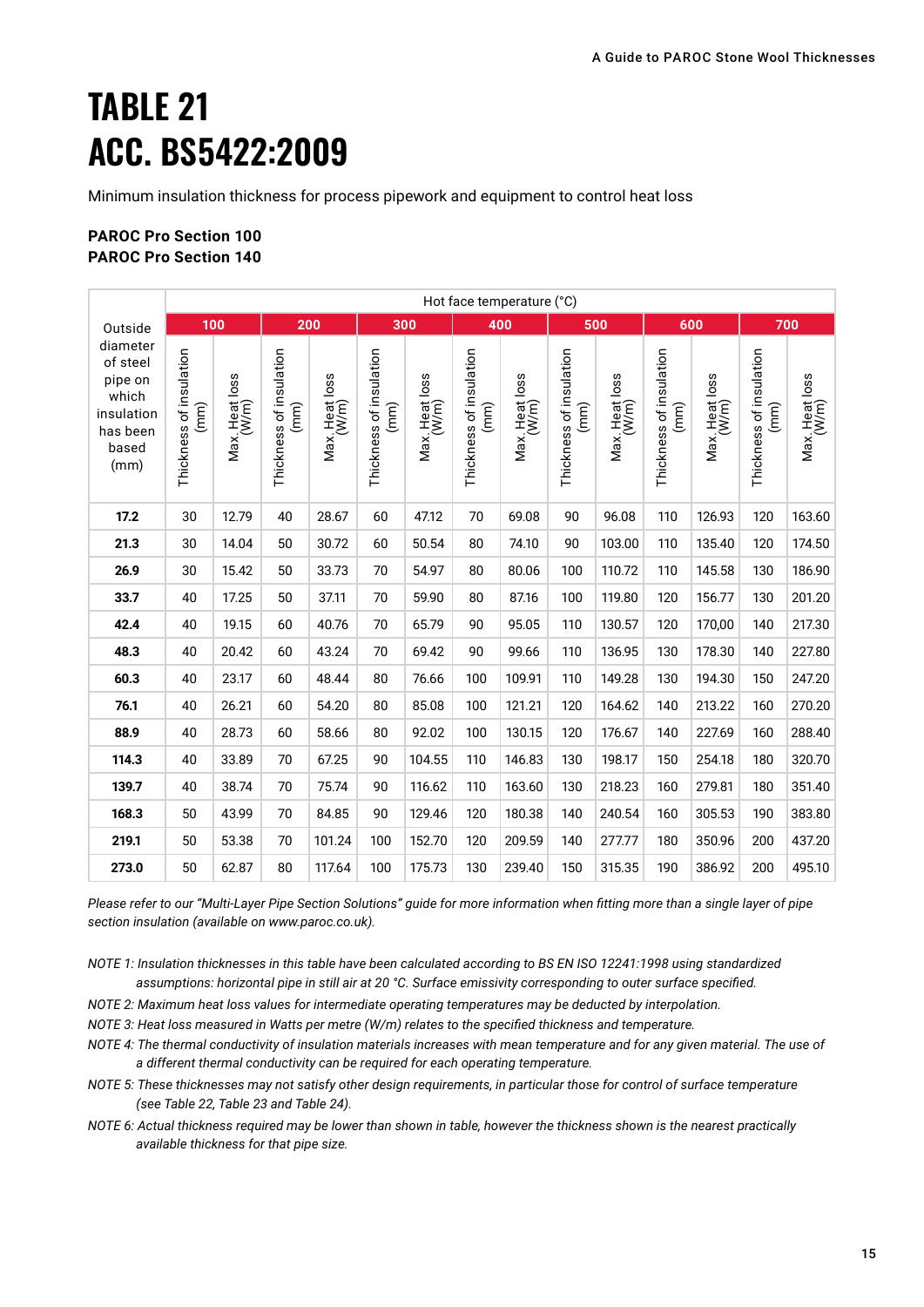### **TABLE 22 ACC. BS5422:2009**

Minimum insulation thickness to control the surface temperature of a non-metallic surface with a surface emissivity of 0.9 and design cold face temperature of 59 °C

#### **PAROC Pro Section 100 PAROC Pro Section 140**

| Outside                   | Temperature of the content (°C) |     |     |     |        |     |     |  |  |  |  |
|---------------------------|---------------------------------|-----|-----|-----|--------|-----|-----|--|--|--|--|
| diameter<br>of steel pipe | 100                             | 200 | 300 | 400 | 500    | 600 | 700 |  |  |  |  |
| (mm)                      | Thickness of insulation (mm)    |     |     |     |        |     |     |  |  |  |  |
| 17.2                      | 20                              | 20  | 20  | 30  | 40     | 50  | 70  |  |  |  |  |
| 21.3                      | 20                              | 20  | 20  | 30  | 40     | 60  | 70  |  |  |  |  |
| 26.9                      | 20                              | 20  | 20  | 30  | 50     | 60  | 80  |  |  |  |  |
| 33.7                      | 20                              | 20  | 25  | 40  | 50     | 60  | 80  |  |  |  |  |
| 42.4                      | 20                              | 20  | 25  | 40  | 50     | 70  | 90  |  |  |  |  |
| 48.3                      | 20                              | 20  | 25  | 40  | 50     | 70  | 90  |  |  |  |  |
| 60.3                      | 20                              | 20  | 25  | 40  | 60     | 70  | 90  |  |  |  |  |
| 76.1                      | 20                              | 20  | 25  | 40  | 60     | 80  | 100 |  |  |  |  |
| 88.9                      | 20                              | 20  | 30  | 40  | 60     | 80  | 100 |  |  |  |  |
| 101.6                     | 20                              | 20  | 30  | 50  |        | 80  | 110 |  |  |  |  |
| 114.3                     | 25                              | 25  | 30  | 50  | 60     | 90  | 110 |  |  |  |  |
| 139.7                     | 25                              | 25  | 30  | 50  | 70     |     | 110 |  |  |  |  |
| 168.3                     | 25                              | 25  | 30  | 50  | 70     | 90  | 120 |  |  |  |  |
| 219.1                     | 30                              | 30  | 40  | 50  | 70     | 100 | 130 |  |  |  |  |
| 244.5                     | 30                              | 30  | 40  | 50  | 80     | 100 | 130 |  |  |  |  |
| 273.0                     | 30                              | 30  | 40  | 60  | 80     | 100 | 130 |  |  |  |  |
| 323.9                     | 30                              | 30  | 40  | 60  | 80     | 110 | 140 |  |  |  |  |
| 355.6                     | 30                              | 30  | 40  | 60  | 80     | 110 | 140 |  |  |  |  |
| 406.4                     | 30                              | 30  | 40  | 60  | 80     | 110 | 140 |  |  |  |  |
| 457.0                     | 30                              | 30  | 40  | 60  | 90     | 110 | 150 |  |  |  |  |
| 508.0                     | 30                              | 30  | 40  | 60  | 90     | 120 | 150 |  |  |  |  |
| 610.0                     | 40                              | 40  | 40  | 60  | 90     | 120 | 160 |  |  |  |  |
| <b>Flat surfaces</b>      | 20                              | 20  | 30  | 50  | $70\,$ | 100 | 140 |  |  |  |  |

*NOTE 1: Thicknesses given are calculated specifically against the criteria noted in the table. These thicknesses may not satisfy other design requirements.*

*NOTE 2: Actual thickness required may be lower than shown in table, however the thickness shown is the nearest practically available thickness for that pipe size.* 

*NOTE 3: Slabs, mats, etc are available for flat surfaces*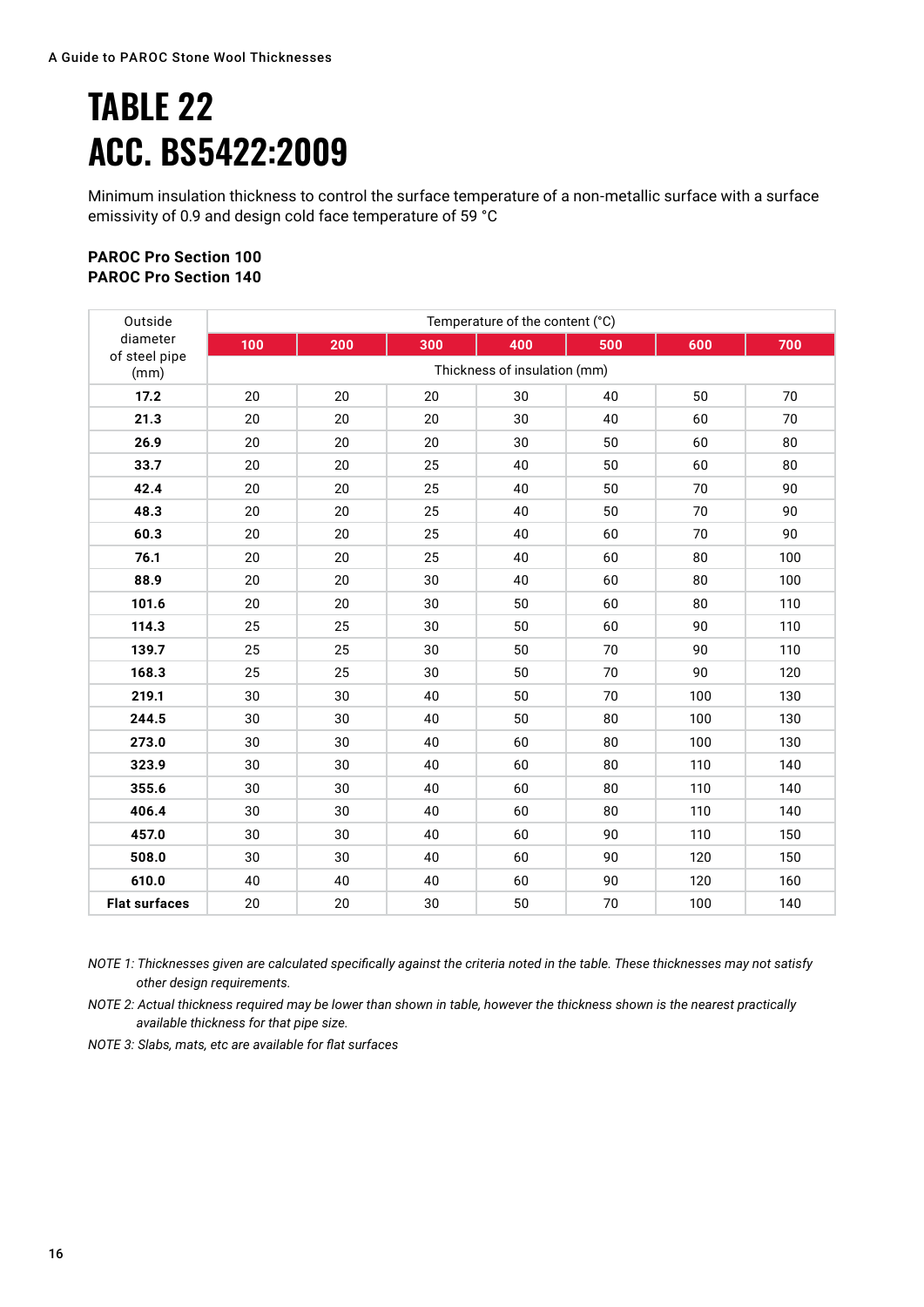### **TABLE 23 ACC. BS5422:2009**

Minimum insulation thickness to control the surface temperature of a metallic surface with a surface emissivity of 0.05 and design cold face temperature of 50 °C

#### **PAROC Pro Section 100 PAROC Pro Section 140**

| Outside                   | Temperature of the content (°C) |     |     |     |     |     |     |  |  |  |  |
|---------------------------|---------------------------------|-----|-----|-----|-----|-----|-----|--|--|--|--|
| diameter<br>of steel pipe | 100                             | 200 | 300 | 400 | 500 | 600 | 700 |  |  |  |  |
| (mm)                      | Thickness of insulation (mm)    |     |     |     |     |     |     |  |  |  |  |
| 17.2                      | 20                              | 25  | 40  | 70  | 100 | 130 | 180 |  |  |  |  |
| 21.3                      | 20                              | 25  | 50  | 70  | 100 | 140 | 200 |  |  |  |  |
| 26.9                      | 20                              | 25  | 50  | 80  | 110 | 150 | 200 |  |  |  |  |
| 33.7                      | 20                              | 30  | 50  | 80  | 120 | 160 | 220 |  |  |  |  |
| 42.4                      | 20                              | 30  | 60  | 90  | 120 | 170 | 230 |  |  |  |  |
| 48.3                      | 20                              | 30  | 60  | 90  | 130 | 180 | 240 |  |  |  |  |
| 60.3                      | 20                              | 40  | 60  | 100 | 140 | 190 | 250 |  |  |  |  |
| 76.1                      | 20                              | 40  | 70  | 100 | 150 | 220 | 270 |  |  |  |  |
| 88.9                      | 20                              | 40  | 70  | 110 | 150 | 220 | 280 |  |  |  |  |
| 101.6                     | 20                              | 40  | 70  | 110 | 160 | 220 | 290 |  |  |  |  |
| 114.3                     | 25                              | 40  | 80  | 120 | 170 | 230 | 300 |  |  |  |  |
| 139.7                     | 25                              | 50  | 80  | 120 | 180 | 250 | 320 |  |  |  |  |
| 168.3                     | 25                              | 50  | 90  | 130 | 190 | 260 | 340 |  |  |  |  |
| 219.1                     | 30                              | 50  | 90  | 140 | 210 | 280 | 370 |  |  |  |  |
| 244.5                     | 30                              | 50  | 100 | 150 | 220 | 300 | 380 |  |  |  |  |
| 273.0                     | 30                              | 50  | 100 | 150 | 220 | 300 | 390 |  |  |  |  |
| 323.9                     | 30                              | 60  | 100 | 160 | 230 | 320 | 410 |  |  |  |  |
| 355.6                     | 30                              | 60  | 110 | 160 | 240 | 330 | 430 |  |  |  |  |
| 406.4                     | 30                              | 60  | 110 | 180 | 250 | 340 | 450 |  |  |  |  |
| 457.0                     | 30                              | 60  | 110 | 180 | 260 | 350 | 460 |  |  |  |  |
| 508.0                     | 30                              | 60  | 120 | 190 | 270 | 370 | 480 |  |  |  |  |
| 610.0                     | 40                              | 70  | 120 | 200 | 280 | 390 | 500 |  |  |  |  |
| <b>Flat surfaces</b>      | 20                              | 40  | 80  | 120 | 200 | 300 | 400 |  |  |  |  |

*Please refer to our "Multi-Layer Pipe Section Solutions" guide for more information when fitting more than a single layer of pipe section insulation (available on www.paroc.co.uk).*

- *NOTE 1: Thicknesses given are calculated specifically against the criteria noted in the table. These thicknesses may not satisfy other design requirements.*
- *NOTE 2: Actual thickness required may be lower than shown in table, however the thickness shown is the nearest practically available thickness for that pipe size.*
- *NOTE 3: Slabs, mats, etc are available for flat surfaces*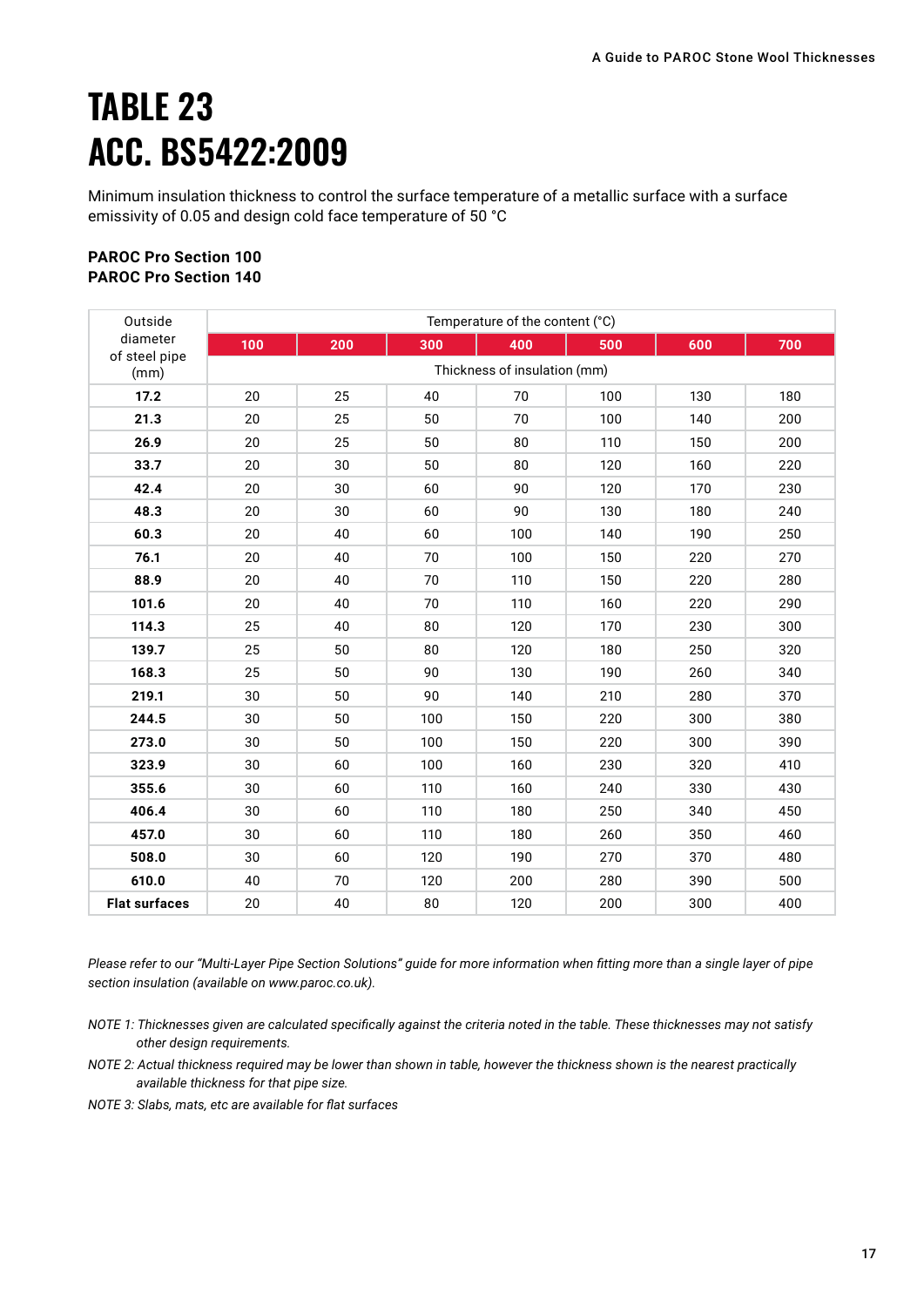### **TABLE 24 ACC. BS5422:2009**

Minimum insulation thickness to control the surface temperature of a non-metallic surface with a surface emissivity of 0.90 and design cold face temperature of 50 °C

#### **PAROC Pro Section 100 PAROC Pro Section 140**

| Outside               | Temperature of the content (°C) |                              |     |     |     |     |     |  |  |  |  |  |
|-----------------------|---------------------------------|------------------------------|-----|-----|-----|-----|-----|--|--|--|--|--|
| diameter              | 100                             | 200                          | 300 | 400 | 500 | 600 | 700 |  |  |  |  |  |
| of steel pipe<br>(mm) |                                 | Thickness of insulation (mm) |     |     |     |     |     |  |  |  |  |  |
| 17.2                  | 20                              | 20                           | 25  | 40  | 50  | 70  | 90  |  |  |  |  |  |
| 21.3                  | 20                              | 20                           | 25  | 40  | 60  | 70  | 90  |  |  |  |  |  |
| 26.9                  | 20                              | 20                           | 30  | 40  | 60  | 80  | 100 |  |  |  |  |  |
| 33.7                  | 20                              | 20                           | 30  | 50  | 60  | 80  | 100 |  |  |  |  |  |
| 42.4                  | 20                              | 20                           | 30  | 50  | 70  | 90  | 110 |  |  |  |  |  |
| 48.3                  | 20                              | 20                           | 30  | 50  | 70  | 90  | 110 |  |  |  |  |  |
| 60.3                  | 20                              | $20\,$                       | 40  | 50  | 70  | 90  | 120 |  |  |  |  |  |
| 76.1                  | 20                              | 20                           | 40  | 60  | 80  | 100 | 130 |  |  |  |  |  |
| 88.9                  | 20                              | 20                           | 40  | 60  | 80  | 100 | 130 |  |  |  |  |  |
| 101.6                 | 20                              | 20                           | 40  | 60  | 80  | 110 | 140 |  |  |  |  |  |
| 114.3                 | 25                              | 25                           | 40  | 60  | 80  | 110 | 140 |  |  |  |  |  |
| 139.7                 | 25                              | 25                           | 40  | 60  | 90  | 120 | 150 |  |  |  |  |  |
| 168.3                 | 25                              | 25                           | 40  | 70  | 90  | 120 | 150 |  |  |  |  |  |
| 219.1                 | 30                              | 30                           | 50  | 70  | 100 | 130 | 160 |  |  |  |  |  |
| 244.5                 | 30                              | 30                           | 50  | 70  | 100 | 130 | 170 |  |  |  |  |  |
| 273.0                 | 30                              | 30                           | 50  | 70  | 100 | 130 | 180 |  |  |  |  |  |
| 323.9                 | 30                              | 30                           | 50  | 70  | 100 | 140 | 180 |  |  |  |  |  |
| 355.6                 | 30                              | 30                           | 50  | 80  | 110 | 140 | 190 |  |  |  |  |  |
| 406.4                 | 30                              | 30                           | 50  | 80  | 110 | 150 | 190 |  |  |  |  |  |
| 457.0                 | 30                              | 30                           | 50  | 80  | 110 | 150 | 200 |  |  |  |  |  |
| 508.0                 | 30                              | 30                           | 50  | 80  | 110 | 150 | 200 |  |  |  |  |  |
| 610.0                 | 40                              | 40                           | 50  | 80  | 120 | 160 | 210 |  |  |  |  |  |
| <b>Flat surfaces</b>  | 20                              | 30                           | 40  | 70  | 100 | 140 | 210 |  |  |  |  |  |

*Please refer to our "Multi-Layer Pipe Section Solutions" guide for more information when fitting more than a single layer of pipe section insulation (available on www.paroc.co.uk).*

- *NOTE 1: Thicknesses given are calculated specifically against the criteria noted in the table. These thicknesses may not satisfy other design requirements.*
- *NOTE 2: Actual thickness required may be lower than shown in table, however the thickness shown is the nearest practically available thickness for that pipe size.*

*NOTE 3: Slabs, mats, etc are available for flat surfaces*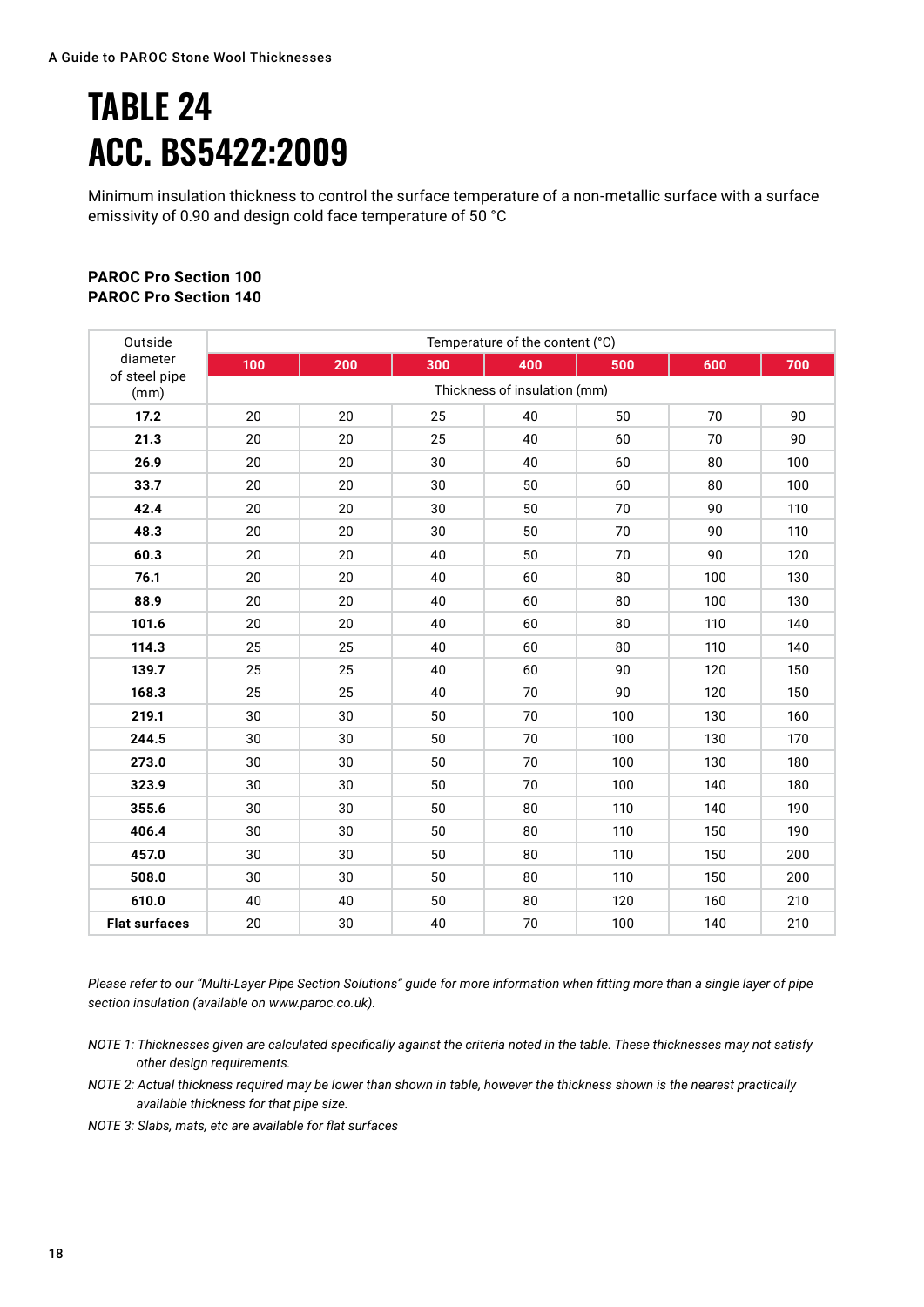### **TABLE 25 ACC. BS5422:2009**

Heat loss from bare surfaces calculated in accordance with BS EN ISO 12241:1998 (black steel pipes)

| Outside              | Operating temperature (°C) |      |      |      |      |      |                                                                  |       |       |       |       |             |       |       |
|----------------------|----------------------------|------|------|------|------|------|------------------------------------------------------------------|-------|-------|-------|-------|-------------|-------|-------|
| diameter<br>of steel | 50                         | 100  | 150  | 200  | 250  | 300  | 350                                                              | 400   | 450   | 500   | 550   | 600         | 650   | 700   |
| pipe (mm)            |                            |      |      |      |      |      | Heat loss (W/m for pipes and W/m <sup>2</sup> for flat surfaces) |       |       |       |       |             |       |       |
| 12.0                 | 17                         | 57   | 110  | 176  | 257  | 356  | 476                                                              | 620   | 791   | 993   | 1231  | 1509        | 1832  | 2206  |
| 15.0                 | 20                         | 69   | 133  | 214  | 313  | 435  | 582                                                              | 758   | 969   | 1220  | 1514  | 1859        | 2260  | 2723  |
| 17.2                 | 23                         | 78   | 150  | 241  | 353  | 491  | 658                                                              | 859   | 1099  | 1384  | 1720  | 2113        | 2571  | 3100  |
| 21.3                 | 27                         | 93   | 180  | 290  | 427  | 594  | 798                                                              | 1043  | 1337  | 1687  | 2099  | 2583        | 3146  | 3798  |
| 22.0                 | 28                         | 96   | 186  | 299  | 439  | 611  | 821                                                              | 1074  | 1378  | 1738  | 2164  | 2662        | 3243  | 3916  |
| 26.9                 | 33                         | 114  | 221  | 356  | 525  | 732  | 985                                                              | 1291  | 1658  | 2095  | 2611  | 3217        | 3923  | 4742  |
| 28.0                 | 35                         | 118  | 229  | 369  | 544  | 759  | 1022                                                             | 1340  | 1721  | 2175  | 2711  | 3341        | 4075  | 4926  |
| 33.7                 | 41                         | 139  | 269  | 435  | 641  | 897  | 1209                                                             | 1588  | 2042  | 2585  | 3226  | 3979        | 4859  | 5878  |
| 42.0                 | 49                         | 168  | 326  | 528  | 781  | 1094 | 1478                                                             | 1944  | 2505  | 3175  | 3968  | 4901        | 5990  | 7254  |
| 42.4                 | 50                         | 169  | 329  | 532  | 788  | 1104 | 1491                                                             | 1961  | 2527  | 3203  | 4004  | 4945        | 6045  | 7320  |
| 48.3                 | 56                         | 190  | 369  | 598  | 885  | 1242 | 1679                                                             | 2212  | 2853  | 3619  | 4527  | 5595        | 6843  | 8292  |
| 54.0                 | 61                         | 209  | 407  | 660  | 979  | 1374 | 1860                                                             | 2452  | 3165  | 4018  | 5029  | 6220        | 7612  | 9228  |
| 60.3                 | 68                         | 230  | 448  | 728  | 1081 | 1519 | 2058                                                             | 2715  | 3508  | 4456  | 5582  | 6908        | 8458  | 10258 |
| 67.0                 | 74                         | 253  | 492  | 800  | 1188 | 1672 | 2268                                                             | 2994  | 3871  | 4921  | 6167  | 7636        | 9354  | 11350 |
| 76.1                 | 83                         | 283  | 551  | 896  | 1333 | 1878 | 2550                                                             | 3370  | 4360  | 5548  | 6958  | 8621        | 10566 | 12827 |
| 80.0                 | 87                         | 295  | 576  | 938  | 1395 | 1966 | 2670                                                             | 3530  | 4569  | 5815  | 7298  | 9041        | 11084 | 13459 |
| 88.9                 | 95                         | 324  | 632  | 1031 | 1535 | 2165 | 2943                                                             | 3894  | 5044  | 6424  | 8064  | 9998        | 12263 | 14897 |
| 101.6                | 107                        | 365  | 712  | 1162 | 1733 | 2447 | 3330                                                             | 4410  | 5718  | 7287  | 9155  | 11358       | 13940 | 16942 |
| 108.0                | 113                        | 385  | 752  | 1228 | 1832 | 2588 | 3523                                                             | 4668  | 6056  | 7721  | 9703  | 12042       | 14782 | 17969 |
| 114.3                | 119                        | 405  | 791  | 1292 | 1929 | 2726 | 3714                                                             | 4922  | 6387  | 8147  | 10241 | 12713       | 15609 | 18979 |
| 139.7                | 142                        | 484  | 947  | 1549 | 2316 | 3279 | 4474                                                             | 5939  | 7716  | 9853  | 12399 | 15406       | 18932 | 23036 |
| 168.3                | 167                        | 571  | 1119 | 1833 | 2746 | 3894 | 5321                                                             | 7072  | 9200  | 11760 | 14812 | 18420       | 22653 | 27582 |
| 219.1                | 212                        | 722  | 1419 | 2330 | 3498 | 4971 | 6806                                                             | 9063  | 11809 | 15117 | 19065 | 23736       | 29220 | 35609 |
| 273.0                | 258                        | 880  | 1731 | 2848 | 4283 | 6098 | 8362                                                             | 11152 | 14550 | 18647 | 24221 | 30135       | 37067 | 45134 |
| 323.9                | 301                        | 1027 | 2021 | 3331 | 5016 | 7151 | 10254                                                            | 13667 | 17813 | 22798 | 28737 | 35754       | 43978 | 53549 |
| Flat<br>surfaces     | 285                        | 1212 | 2405 | 3949 | 5897 | 8317 | 11286                                                            | 14890 | 19226 | 24396 | 30515 | 37700 46081 |       | 55794 |